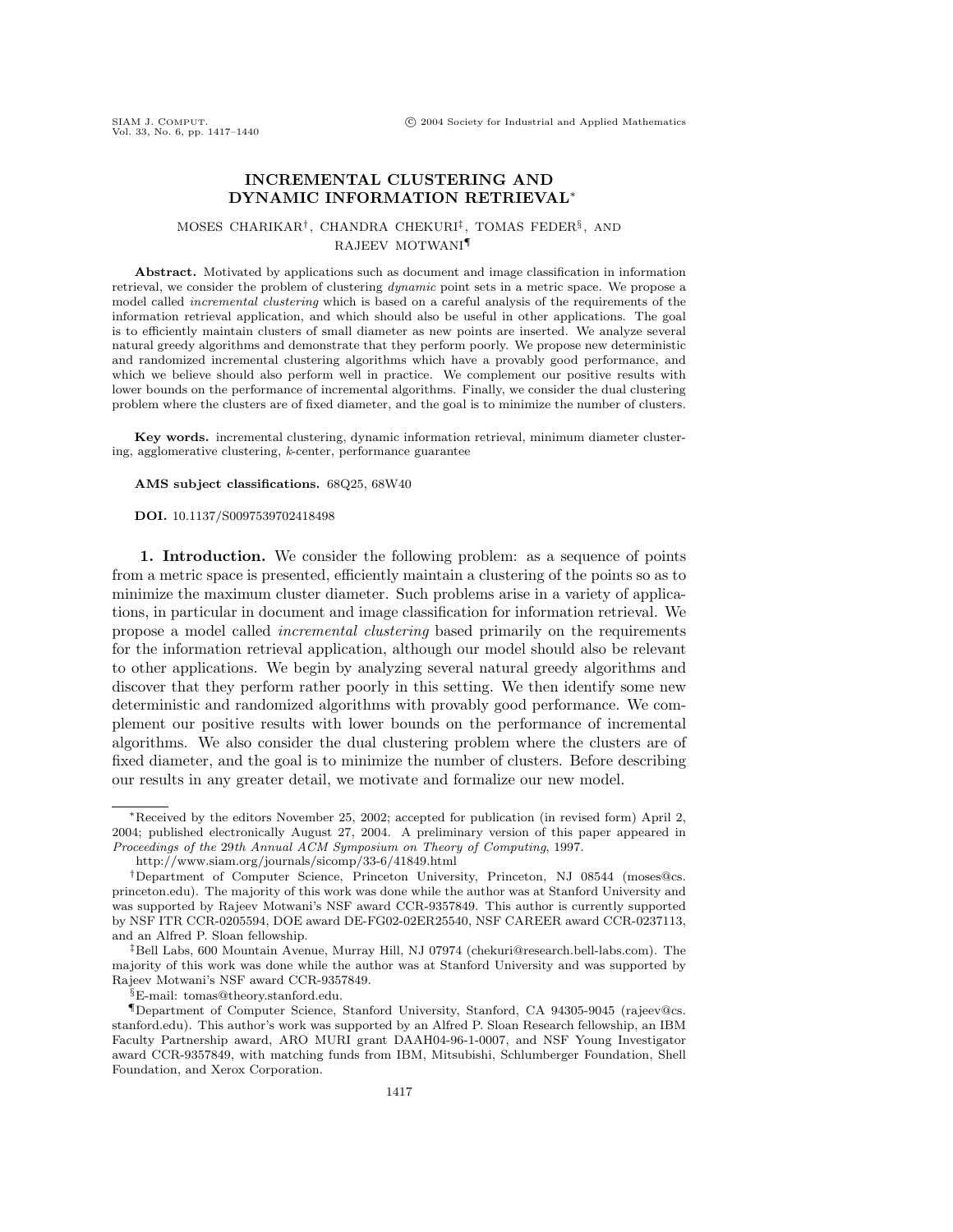Clustering is used for data analysis and classification in a wide variety of applications [1, 20, 29, 35, 44]. It has proved to be a particularly important tool in information retrieval for constructing a taxonomy of a corpus of documents by forming groups of closely related documents [21, 24, 37, 44, 45, 47, 48]. For this purpose, a distance metric is imposed over documents, enabling us to view them as points in a metric space. The central role of clustering in this application is captured by the so-called cluster hypothesis: documents relevant to a query tend to be more similar to each other than to irrelevant documents and hence are likely to be clustered together. Typically, clustering is used to accelerate query processing by considering only a small number of representatives of the clusters, rather than the entire corpus. In addition, it is used for classification [19] and has been suggested as a method for facilitating browsing [16, 17].

The current information explosion, fueled by the availability of hypermedia and the World Wide Web, has led to the generation of an ever-increasing volume of data, posing a growing challenge for information retrieval systems to efficiently store and retrieve this information [50]. A major issue that document databases are now facing is the extremely high rate of update. Several practitioners have complained that existing clustering algorithms are not suitable for maintaining clusters in such a dynamic environment, and they have been struggling with the problem of updating clusters without frequently performing complete reclustering [7, 8, 9, 15, 45]. From a theoretical perspective, many different formulations are possible for this dynamic clustering problem, and it is not clear a priori which of these best addresses the concerns of the practitioners. After a careful study of the requirements, we propose the model described below.

Hierarchical agglomerative clustering. The clustering strategy employed almost universally in information retrieval is hierarchical agglomerative clustering (HAC); see [20, 44, 45, 47, 48, 49]. This is also popular in other applications such as biology, medicine, image processing, and geographical information systems. The basic idea is this: initially assign the n input points to n distinct clusters; repeatedly merge pairs of clusters until their number is sufficiently small. Many instantiations have been proposed and implemented, differing mainly in the rule for deciding which clusters to merge at each step. Note that HAC computes hierarchy trees of clusters (also called dendograms) whose leaves are individual points and whose internal nodes correspond to clusters formed by merging clusters at their children. A key advantage of these trees is that they permit refinement of responses to queries by moving down the hierarchy. Typically, the internal nodes are labeled with indexing information (sometimes called conceptual information) used for processing queries and in associating semantics with clusters (e.g., for browsing). Experience shows that HAC performs extremely well both in terms of efficiency and cluster quality. In the dynamic setting, it is desirable to retain the hierarchical structure while ensuring efficient update and high-quality clustering. An important goal is to avoid any major modifications in the clustering while processing updates, since any extensive recomputation of the index information will swamp the cost of clustering itself. The input size in typical applications is such that superquadratic time is impractical, and in fact it is desirable to obtain close to linear time.

A model for incremental clustering. Various measures of distance between documents have been proposed in the literature, but we will not concern ourselves with the details thereof; for our purposes, it suffices to note that these distance measures induce a metric space. Since documents are usually represented as high-dimensional vectors, we cannot make any stronger assumption than that of an arbitrary metric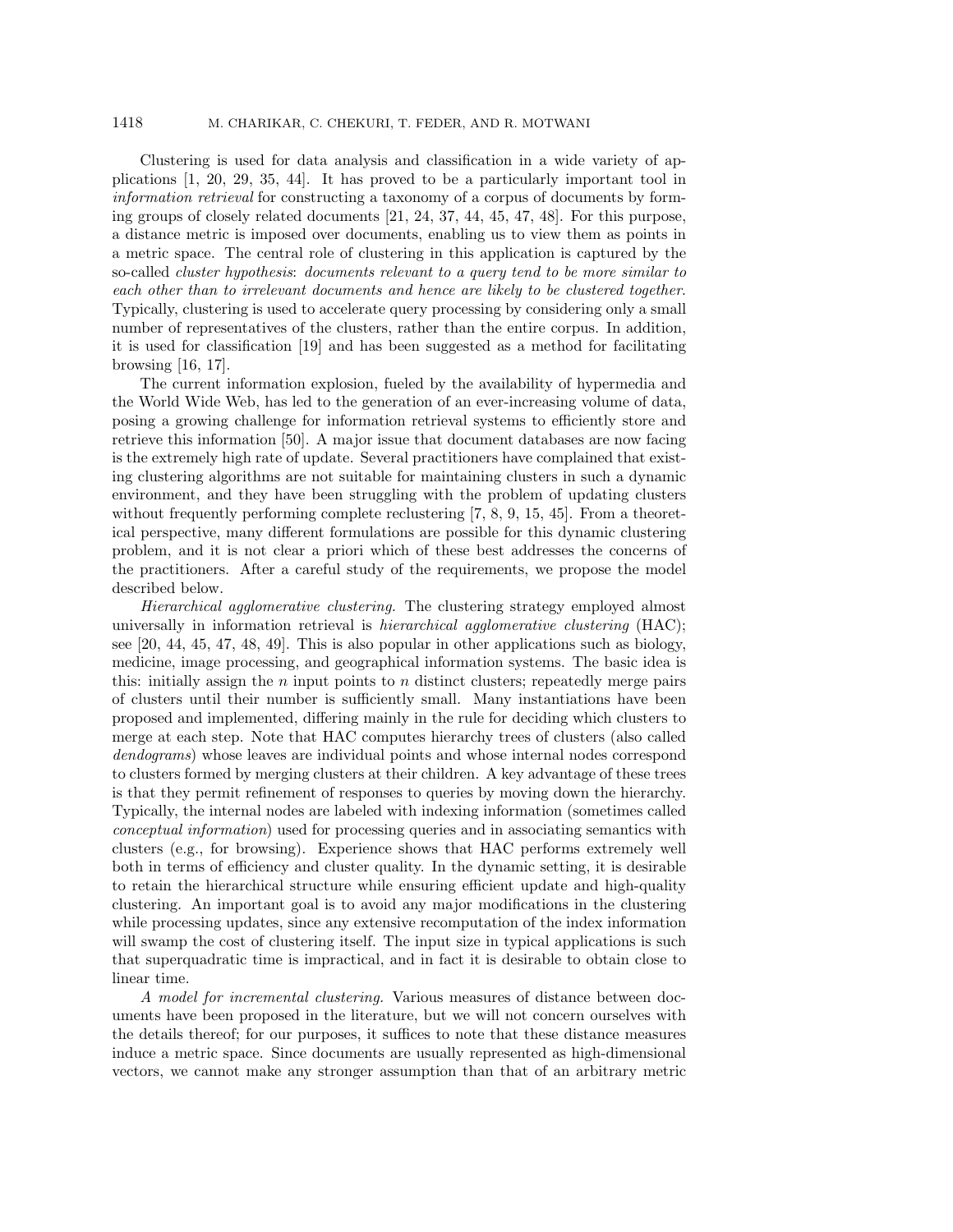#### INCREMENTAL CLUSTERING 1419

space, although, as we will see, our results improve significantly in geometric spaces.

Formally, the *clustering* problem is as follows: given n points in a metric space  $M$ , partition the points into k clusters so as to minimize the maximum cluster diameter. The *diameter* of a cluster is defined to be the maximum interpoint distance in it. Sometimes the objective function is chosen to be the maximum cluster radius. In Euclidean spaces, radius denotes the radius of the minimum ball enclosing all points in the cluster. To extend the notion of radius to arbitrary metric spaces, we first select a center point in each cluster, whereupon the radius is defined as the maximum distance from the center to any point in the cluster. We will assume the diameter measure as the default. We mention that there are several other measures of cluster quality that have been considered in the literature (e.g., sum of squares of distances to cluster centers, etc.). In this paper, we shall consider only the radius and diameter measures.

We define the *incremental clustering* problem as follows: for an update sequence of n points in  $M$ , maintain a collection of k clusters such that as each input point is presented, either it is assigned to one of the current  $k$  clusters or it starts off a new cluster while two existing clusters are merged into one. We define the performance ratio of an incremental clustering algorithm as the maximum over all update sequences of the ratio of its maximum cluster diameter (or radius) to that of the optimal clustering for the input points.

Our model enforces the requirement that *at all times* an incremental algorithm should maintain a HAC for the points presented up to that time. As before, an algorithm is free to use any rule for choosing the two clusters to merge at each step. This model preserves all the desirable properties of HAC while providing a clean extension to the dynamic case. In addition, it has been observed that such incremental algorithms exhibit good paging performance when the clusters themselves are stored in secondary storage, while cluster representatives are preserved in main memory [42].

We have avoided labeling this model as the *online clustering problem* or referring to the performance ratio as a competitive ratio [34] for the following reasons. Recall that in an online setting, we would compare the performance of an algorithm to that of an adversary which knows the update sequence in advance but must process the points in the order of arrival. Our model has a stronger requirement for incremental algorithms, in that they are compared to adversaries which do not need to respect the input ordering, i.e., we compare our algorithms to optimal clusterings of the final point set, and no intermediate clusterings need be maintained. Also, online algorithms are permitted superpolynomial running times. In contrast, our model essentially requires polynomial-time approximation algorithms which are constrained to incrementally maintain a HAC. It may be interesting to explore the several different formulations of online clustering; for example, when the newly inserted point starts off a new cluster, we could allow the points of one old cluster to be redistributed among the remaining, rather than requiring that two clusters be merged together. The problem with such formulations is that they do not lead to HACs; moreover, they entail the recomputation of the index structures for all clusters, which renders the algorithms useless from the point of view of real applications. We note that since the incremental clustering model is more restrictive than the online model, our algorithms can also be viewed as online clustering algorithms; the competitive ratios are the same as the performance ratios that we prove here.

Previous work in static clustering. The closely related problems of clustering to minimize diameter and radius are also called pairwise clustering and the k-center problem, respectively [4, 30]. Both are NP-hard [25, 38], and in fact hard to approximate to within a factor of 2 for arbitrary metric spaces [4, 30]. For Euclidean spaces, clus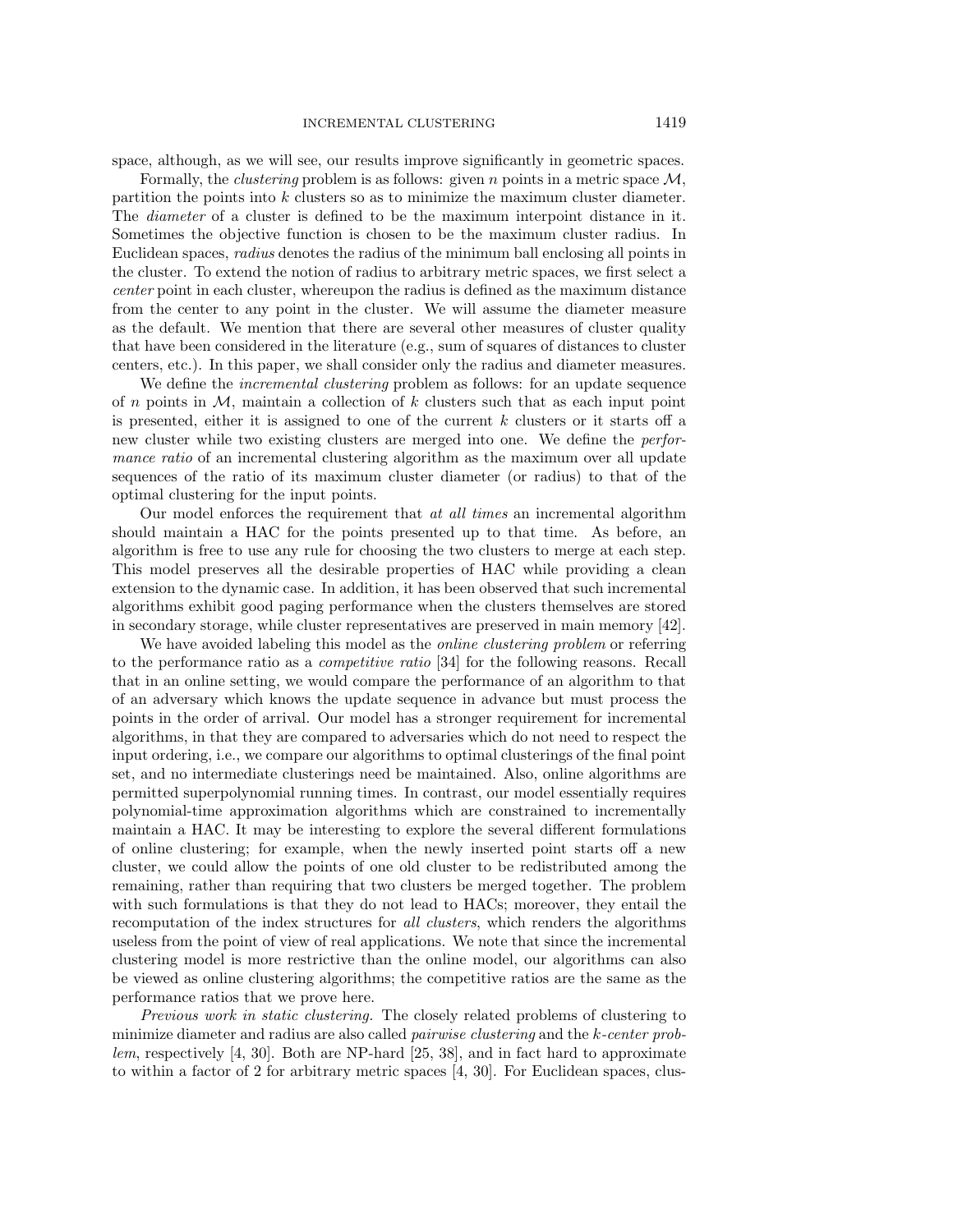tering on the line is easy [6], but in higher dimensions it is NP-hard to approximate to within factors close to 2, regardless of the metric used  $[22, 23, 27, 39, 40]$ . The *furthest* point heuristic due to Gonzalez [27] (see also Hochbaum and Shmoys [32, 33]) gives a 2-approximation in all metric spaces. This algorithm requires  $O(kn)$  distance computations, and when the metric space is induced by shortest-path distances in weighted graphs, the running time is  $O(n^2)$ . Feder and Greene [22] gave an implementation for Euclidean spaces with running time  $O(n \log k)$ .

Clustering problems have been extensively studied in different communities from a variety of different perspectives. The optimization viewpoint of clustering formulates the problem as that of finding a solution that optimizes a certain objective function that measures cluster quality. In addition to the minimum diameter and radius measures described above, several other objective functions have also been considered in the literature. A lot of recent work has focused on the  $k$ -median objective [11, 36, 2]. Here the goal is to assign points to  $k$  centers such that the sum of distances of points to their centers is minimized. Other objectives that have been studied include the objective of minimizing the sum of all distances within each cluster [3, 18] and that of minimizing the sum of cluster diameters [14]. In addition to this, outlier formulations of clustering problems have also been studied [12]. Here the algorithm is allowed to discard a fraction of the input as outliers and is required to obtain a clustering solution that minimizes a given objective function on the remaining input points.

Overview of results. Our results for incremental clustering show that it is possible to obtain algorithms that are comparable to the best possible in the static setting, both in terms of efficiency and performance ratio. We begin in section 2 by considering natural greedy algorithms that choose clusters to merge based on some measure of the resulting cluster. We establish that greedy algorithms behave poorly by proving that a center-greedy algorithm has a tight performance ratio of  $2k - 1$ , and a diametergreedy algorithm has a lower bound of  $\Omega(\log k)$ . It seems likely that greedy algorithms behave better in geometric spaces, and we discover some evidence in the case of the line. We show that diameter-greedy has performance ratio 2 for  $k = 2$  on the line. This analysis suggests a variant of diameter-greedy, and this is shown to achieve ratio 3 for all  $k$  on the line. In section 3 we present the doubling algorithm and show that its performance ratio is 8, and that a randomized version has ratio 5.43. While the obvious implementation of these algorithms is expensive, we show that they can be implemented so as to achieve amortized time  $O(k \log k)$  per update. These results for the doubling algorithm carry over to the radius measure. We also give a variant of this algorithm that is oblivious to the number of clusters  $k$ . We maintain a hierarchy from which, for any given  $k$ , at most  $k$  clusters can be obtained such that the diameter of the clusters is at most a factor of 8 times the optimal diameters for that value of  $k$ . Then, in section 4, we present the clique algorithm and show that it has performance ratio 6, and that a randomized version has ratio 4.33. While the clique algorithm may appear to dominate the doubling algorithm, this is not the case since the former requires computing clique partitions, an NPhard problem, although it must be said in its defense that the clique partitions need only be computed in graphs with  $k + 1$  vertices. While the performance ratio of the clique algorithm is 8 for the radius measure, improved bounds are possible for d-dimensional Euclidean spaces; specifically, we show that the radius performance ratio of the clique algorithm in  $\Re^d$  improves to  $4(1 + \sqrt{d/(2d+2)})$ , which is 6 for  $d = 1$ , and is asymptotic to 6.83 for large d. In section 5, we provide lower bounds for incremental clustering algorithms. We show that even for  $k = 2$  and on the line, no deterministic or randomized algorithm can achieve a ratio better than 2.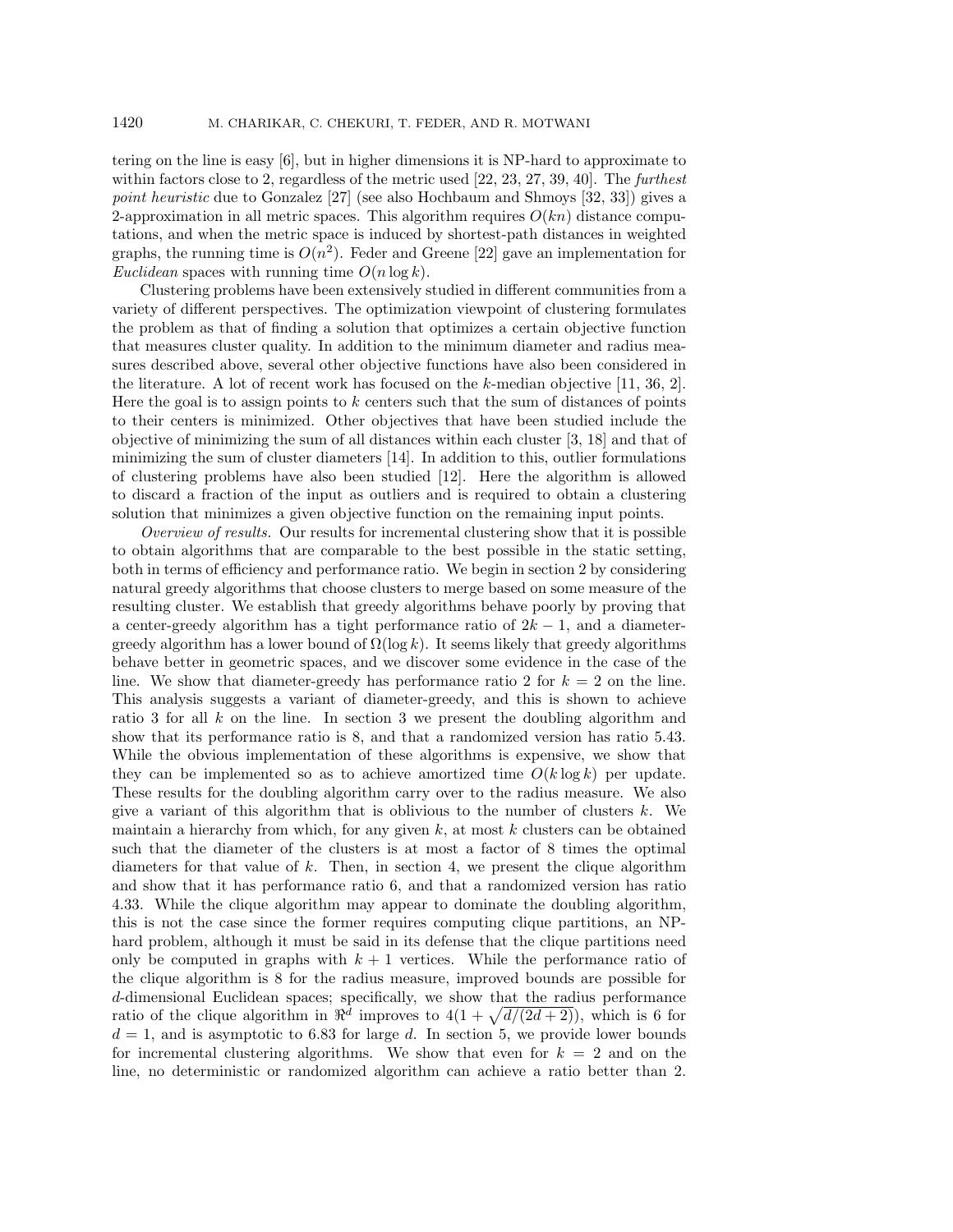| Measure     | Algorithm        | Upper bound                  | Lower bound                                          |
|-------------|------------------|------------------------------|------------------------------------------------------|
| Diameter    |                  |                              | $1+\sqrt{2}$                                         |
|             | Center-greedy    | $2k-1$                       |                                                      |
|             | Diameter-greedy  |                              | $\Omega(\log k)$                                     |
|             | Doubling         | 8                            |                                                      |
|             | Clique partition | 6                            |                                                      |
|             |                  |                              | $(2-\epsilon)^*$                                     |
|             | Doubling         | 5.437*                       |                                                      |
|             | Clique partition | $4.33*$                      |                                                      |
| Radius      |                  |                              | 3                                                    |
|             | Doubling         | 8                            |                                                      |
|             | Clique partition | 8                            |                                                      |
|             |                  |                              | $(3-\epsilon)^*$                                     |
|             | Doubling         | $5.437*$                     |                                                      |
|             | Clique partition | $5.77*$                      |                                                      |
| Dual clust. |                  |                              | $\Omega(\frac{\log d}{\log \log \log d})$ in $\Re^d$ |
|             |                  | $O(2^d d \log d)$ in $\Re^d$ | $\Omega(2^d d \log d)$                               |

Table 1.1 Summary of results: An asterisk indicates randomization. All algorithms have lower bounds on their performance ratios that match the upper bounds we establish.

We improve this lower bound to 2.414 for deterministic algorithms in general metric spaces. Finally, in section 6 we consider the dual clustering problem of minimizing the number of clusters of a fixed radius. Since it is impossible to achieve bounded ratios for general metric spaces, we focus on d-dimensional Euclidean spaces. We present an incremental algorithm that has performance ratio  $O(2^d d \log d)$ , and also provide a lower bound of  $\Omega(\log d/\log \log d)$ . See Table 1.1 for a summary of our results.

Many interesting directions for future research are suggested by our work. There are the obvious questions of improving our upper and lower bounds, particularly for the dual clustering problem. An important theoretical question is whether the geometric setting permits better ratios than metric spaces do. Our model can be generalized in many different ways. Depending on the exact application, we may wish to consider other measures of clustering quality, such as minimum variance in cluster diameter, and the sum of squares of the interpoint distances within a cluster. Then there is the issue of handling deletions which, though not important for our motivating application of information retrieval, may be relevant in other applications. Finally, there is the question of formulating a model for adaptive clustering, wherein the clustering may be modified as a result of queries and user feedback, even without any updates.

Recently, there has been considerable attention devoted to the streaming data model which was formalized and extensively studied after the appearance of the conference version of this paper. The streaming model is motivated by the goal of designing highly efficient algorithms for very large data sets. In this model, an algorithm is required to perform its computation in one pass or a few passes over the data while using very little memory. Our algorithms can be viewed as streaming algorithms for clustering problems where the goal is to minimize the maximum diameter or radius of the clusters produced. Subsequent to this work, other clustering objectives have also been studied in the streaming model, most notably the k-median objective [28, 13] and the sum of cluster diameters objective [14].

**2. Greedy algorithms.** We begin by examining some natural greedy algorithms. A greedy incremental clustering algorithm always merges clusters to minimize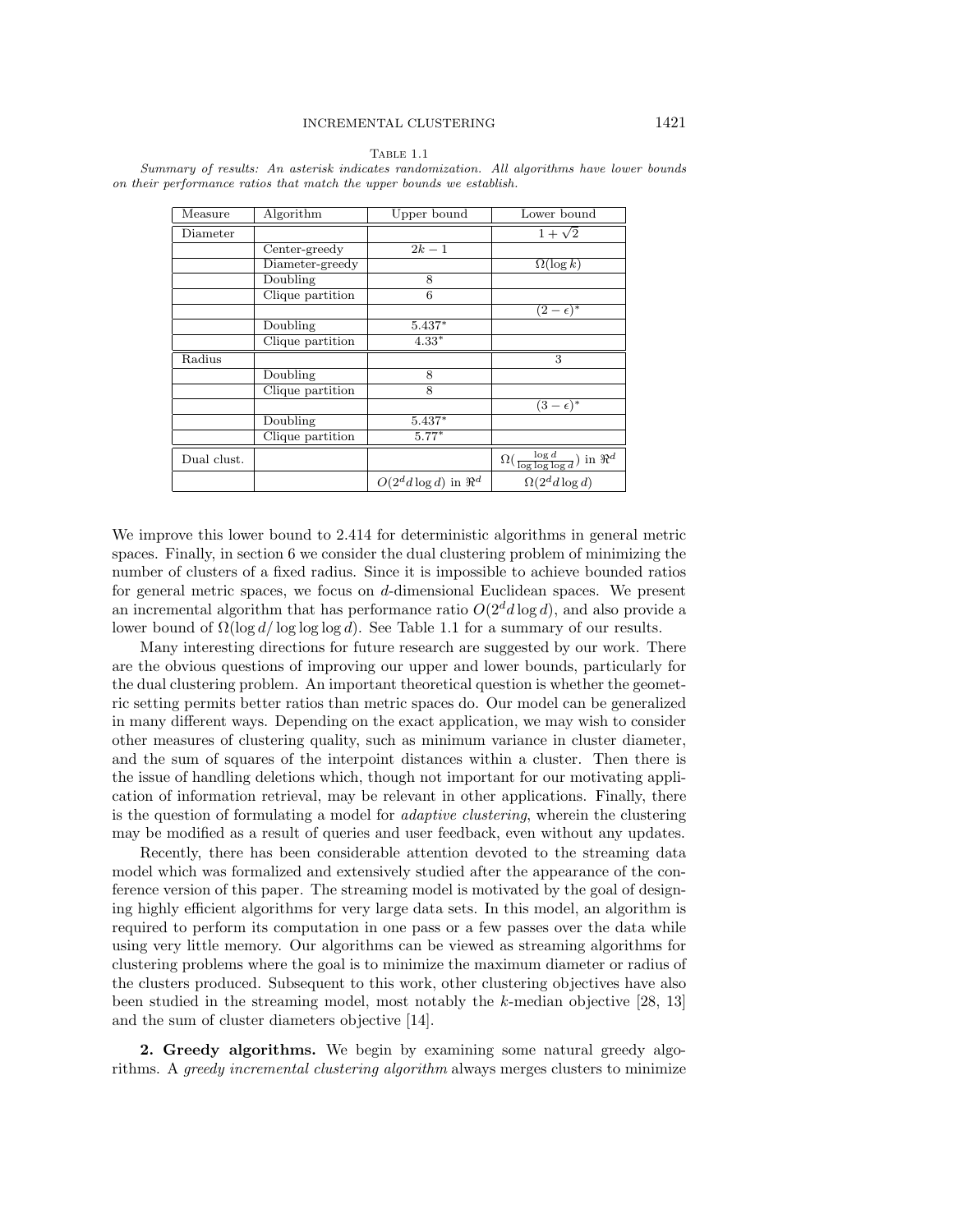### 1422 M. CHARIKAR, C. CHEKURI, T. FEDER, AND R. MOTWANI

some fixed measure. Our results indicate that such algorithms perform poorly.

DEFINITION 2.1. The center-greedy algorithm associates a center for each cluster and merges the two clusters whose centers are closest. The center of the old cluster with the larger radius becomes the new center.

It is possible to define variants of center-greedy based on how the centers of the clusters are picked, but we restrict ourselves to the above definition for reasons of simplicity and intuitiveness.

DEFINITION 2.2. The diameter-greedy algorithm always merges those two clusters which minimize the diameter of the resulting merged cluster.

We can establish the following lower bounds on the performance ratio of these two greedy algorithms.

THEOREM 2.3. The center-greedy algorithm's performance ratio has a lower bound of  $2k - 1$ .

*Proof.* We first construct a graph  $G = (V, E)$  which defines the metric space on which center-greedy has a performance ratio of  $2k - 1$ . The vertex set of G is the union of 2k disjoint sets  $S_0, S_1, \ldots, S_{2k-1}$  with a total of  $2^k + k - 1$  vertices. The request sequence consists of the entire set of vertices  $v_1, v_2, \ldots, v_{2k+k-1}$ . We use a complete binary tree  $T = (V_T, E_T)$  whose leaves in a left to right order are the vertices  $v_1,\ldots,v_{2^k}$  to describe our construction. Each internal node x of T has a binary label associated with it, denoted by *label(x)*. Let  $x_l$  and  $x_r$  be the left and right children of node  $x$ . We recursively define the labels of nodes of  $T$  as follows. The root of the tree is labeled with 0. If  $label(x_i) = i$ , we set  $label(x_i) = i$  and  $label(x_r) = 1-i$ . With each edge  $(x, y)$  of the tree we associate an integer weight of value  $label(x) + label(y) - 1$ . Note that the weights belong to  $\{-1,0,1\}$  by our labeling procedure. We now specify the sets  $S_0, S_1, \ldots, S_{2k-1}$ . A leaf  $v_i$  belongs to the set  $S_j$  if and only if the sum of the weights of the edges on the path from  $v_i$  to the root of T is equal to  $j - k$ . The vertices  $v_{2^k+1},...,v_{2^k+k-1}$  belong to  $S_k$ . With each node x of T we also associate a vertex  $v(x)$  of G as follows. If x is a leaf, we set  $v(x) = x$ ; for an internal node x, we set  $v(x) = v(x_r)$ . For a node x of T let  $p_0(x) = i$  if x is the *i*th vertex to be visited in a post order traversal of T, where we do not include the leaves in the traversal.

Now we specify the distances among the vertices of G. We first specify the edges present in G and then associate lengths with them. The other distances are induced by these edges. The edge set E is defined by the sets  $S_0, \ldots, S_{2k-1}$  as follows:

$$
\{(v_i, v_j) \mid v_i, v_j \in S_r, 0 \le r \le 2k - 1\} \bigcup \{(v_i, v_j) \mid v_i \in S_r, v_j \in S_{r+1}, 0 \le r < 2k - 1\}.
$$

Edges between two vertices in the same set  $S_i$  are called *clique* edges. All the clique edges have length 1. The lengths of the other edges are defined as follows. We do a post order traversal of  $T$  and, as we process each internal node  $x$  of  $T$ , we set  $d(v(x), v(x_l)) = 1 - \epsilon_{po(x)}$  such that  $1 \gg \epsilon_1 > \epsilon_2 > \cdots > \epsilon_{2^k-1} > 0$ . By our placement of vertices in the sets  $S_i$ , we are guaranteed that  $(v(x), v(x_i)) \in E$  for all x in T. We set to 1 any edge-length of an edge in  $E$  which is not already determined by the above process. See Figure 2.1 for an illustration of the construction.

Let  $C_x$  denote the cluster with  $v(x)$  as the center and the leaves in the subtree rooted at x as the elements. Let  $po^{-1}(i)$  denote the vertex x where  $po(x) = i$ . For  $1 \leq i \leq 2^{k}-1$ , let  $A_i$  be the set of clusters  $C_y$  such that y is the left child of some node on the path from  $po^{-1}(i)$  to the root of T but does not itself lie on the path. We also include  $C_x$  in  $A_i$ , where  $x = po^{-1}(i)$ .

The lower bound is based on the following two claims.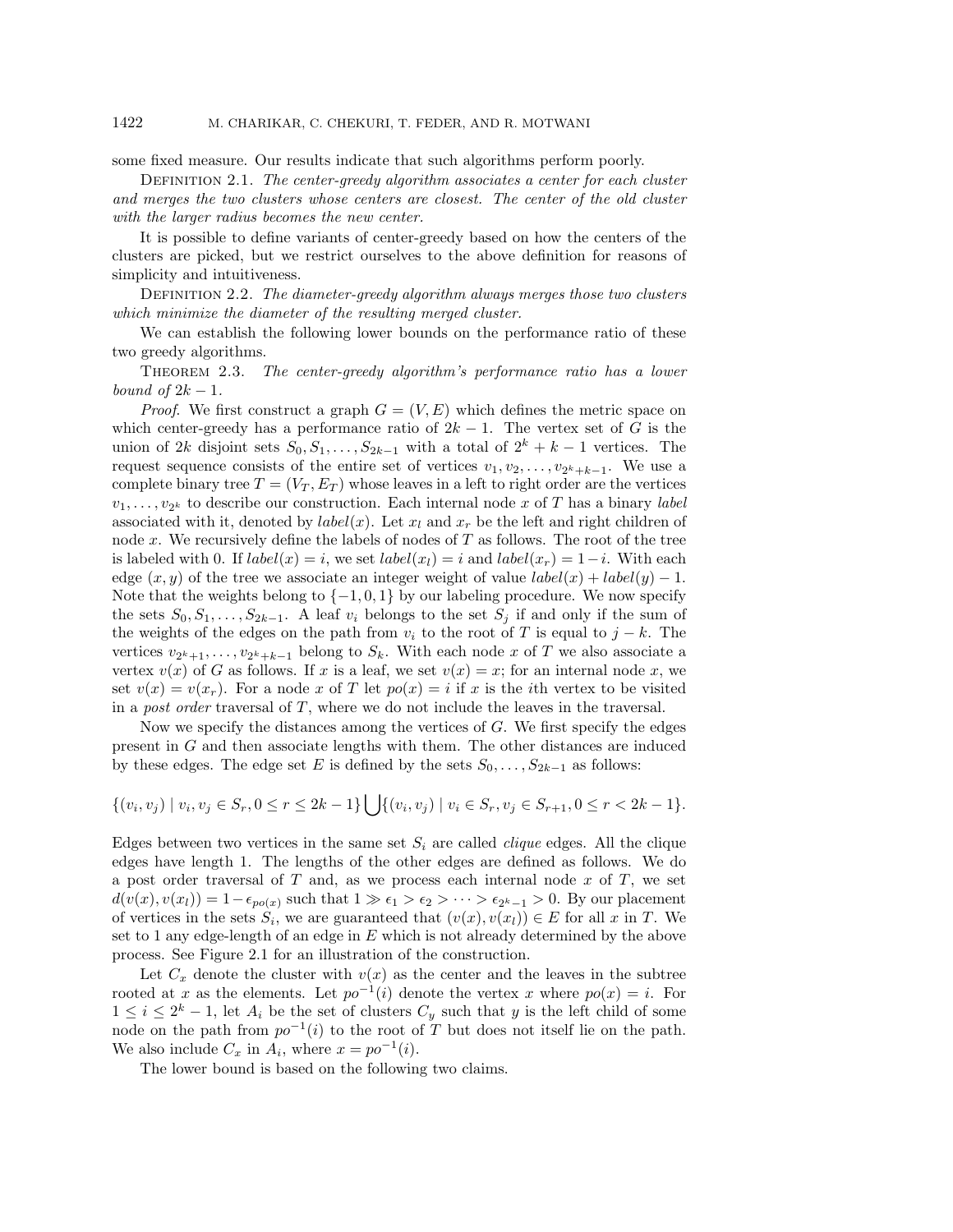

FIG. 2.1. Illustration of the lower bound construction for center-greedy for  $k = 4$ . The instance consists of  $2^k + k - 1 = 19$  vertices labeled  $v_1, \ldots, v_{19}$ . Each vertex belongs to one of the sets  $S_0, \ldots, S_7$  as indicated. Vertex and edge labels defined on the tree structure are illustrated. The curved edges at the bottom of the figure indicate the additional edges added. (Note that distances within each  $S_i$  are all 1 and are not shown in the figure.) The curved edges also indicate the order in which clusters are merged by the center-greedy algorithm: cluster centers at the end points of the edge labeled  $1 - \epsilon_1$  are first merged followed by centers at the end points of the edge labeled  $1 - \epsilon_2$ , then  $1 - \epsilon_3$  and so on.

CLAIM 2.4. For  $1 \leq i \leq 2k-1$ ,  $A_i$  is the set of clusters of center-greedy which contain more than one vertex after the  $k + i$  vertices  $v_1, \ldots, v_{k+i}$  are given.

Observe that  $v_1 \in S_0$  and  $v_{2^{k-1}+1} \in S_{2k-1}$ , and the distance between them is at least  $(2k-1)(1-\epsilon_1)$ . From the above claim it follows that at the end of the request sequence, all the vertices  $v_1, \ldots, v_{2^k}$  are in one cluster. Therefore, the diameter of this cluster is at least  $(2k-1)(1-\epsilon_1)$ .

CLAIM 2.5. There is a k-clustering of  $G$  of diameter 1.

The clustering which achieves the above diameter is  $\{S_0 \cup S_1, \ldots, S_{2k-2} \cup S_{2k-1}\}\.$ <br>s finishes the proof of the theorem.  $\square$ This finishes the proof of the theorem.

THEOREM 2.6. The diameter-greedy algorithm's performance ratio is  $\Omega(\log k)$ , even on the line.

*Proof.* We will prove a lower bound of  $\Omega(\log k)$  for diameter-greedy on the real line. Let  $F_j$  be the j<sup>th</sup> Fibonacci number. Let k and r be such that  $k = 2\sum_{i=1}^r F_i$ . We will prove a lower bound of  $r+1$  on diameter-greedy. To this end, we define sets of points  $A_{ij}$  for  $1 \le i \le r$  and  $1 \le j \le F_i$ . Fix  $\epsilon$  and  $\delta$  such that  $\epsilon < \delta \ll 1$ . The set  $A_{ij}$ consists of the points  $p_{ij}, q_{ij}, r_{ij}$ , and  $s_{ij}$  sorted by their x-coordinates; the distances between them are as follows:  $d(p_{ij}, q_{ij}) = 1 + \epsilon$ ,  $d(q_{ij}, r_{ij}) = i$ , and  $d(r_{ij}, s_{ij}) = 1 + \delta$ . Further, the distance between two distinct  $A_{ij}$ 's is set to  $\infty$  (although any sufficiently large value will do). For  $i = 1, \ldots, r$ , let  $U_i, V_i, W_i, X_i, Y_i$ , and  $Z_i$  denote the following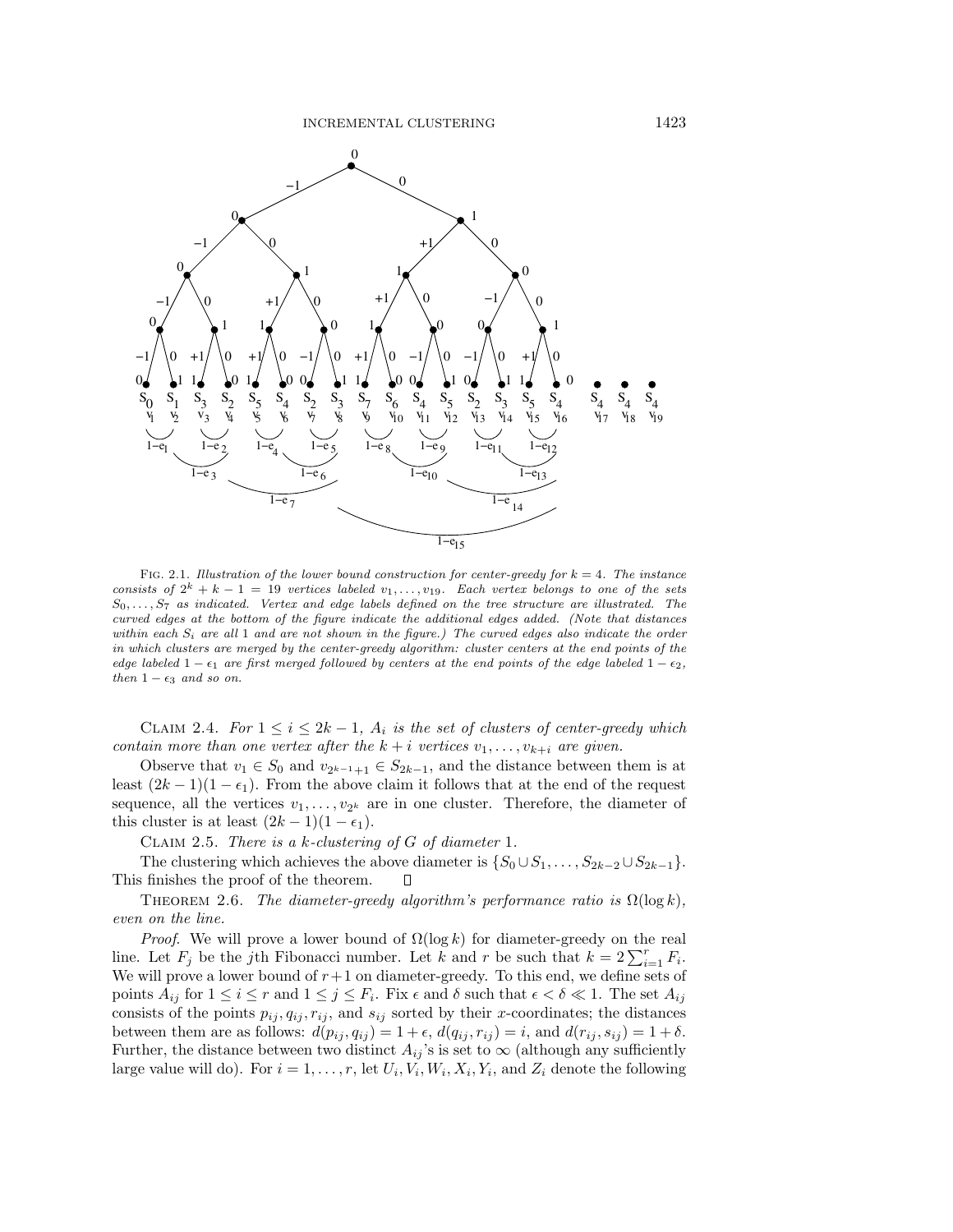clusters:

$$
U_i = \bigcup_{j=1}^{F_i} \{ \{p_{ij}, q_{ij}\}, \{r_{ij}, s_{ij}\} \},
$$
  
\n
$$
V_i = \bigcup_{j=1}^{F_i} \{ \{q_{ij}\}, \{r_{ij}\} \},
$$
  
\n
$$
W_i = \bigcup_{j=1}^{F_i} \{ \{p_{ij}\}, \{q_{ij}, r_{ij}\} \},
$$
  
\n
$$
X_i = \bigcup_{j=1}^{F_i} \{ \{p_{ij}\}, \{q_{ij}, r_{ij}\}, \{s_{ij}\} \},
$$
  
\n
$$
Y_i = \bigcup_{j=1}^{F_i} \{ \{p_{ij}, q_{ij}, r_{ij}\}, \{s_{ij}\} \},
$$
  
\n
$$
Z_i = \bigcup_{j=1}^{F_i} \{ \{p_{ij}, q_{ij}, r_{ij}, s_{ij}\} \}.
$$

Initially, the points given to diameter-greedy are the points  $q_{ij}$  and  $r_{ij}$  for each of the sets  $A_{ij}$ . Let  $P_i$  denote the sequence of requests  $p_{i1}, \ldots, p_{iF_i}$  and let  $S_i$  denote the sequence  $s_{i1},\ldots,s_{iF_i}$ . Define  $K_i = P_1S_1P_2S_2\ldots P_iS_i$ . The request sequence is  $K_{r-1}$ . Note that  $K_t = K_{t-1}P_tS_t$ . We show inductively that the following invariant is maintained.

When the last element of  $K_t$  is received, diameter-greedy's  $k+1$  clusters are

$$
(\cup_{i=1}^{t-2} Z_i) \bigcup Y_{t-1} \bigcup X_t \bigcup (\cup_{i=t+1}^r V_i).
$$

Since there are  $k + 1$  clusters, two of the clusters have to be merged and the algorithm merges two clusters in  $V_{t+1}$  to form a cluster of diameter  $(t+1)$ . Without loss of generality, we may assume that the clusters merged are  $\{q_{(t+1)1}\}\$  and  $\{r_{(t+1)1}\}\$ .

Suppose that the situation is as described above at the end of the sequence  $K_t$ . We will show that the invariant holds at the end of the sequence  $K_{t+1}$ . Note that  $K_{t+1} = K_t P_{t+1} S_{t+1}$ . Observe that merging any two clusters in  $Y_{t-1}$  will increase their diameter to  $(t+1+\epsilon+\delta)$ . Merging any two clusters in  $X_t$  will increase their diameter to  $(t+1+\epsilon)$ . Because we start with the situation where there is a cluster  $\{q_{(t+1)1}, r_{(t+1)1}\},$ the request  $p_{(t+1)1}$  forces the formation of the cluster  $\{q_{(t+1)2}, r_{(t+1)2}\}$ , since any other merging results in a diameter of more than  $t + 1$ . Thus, at the end of the sequence of requests  $P_{t+1}$ , we have  $k+1$  clusters  $(\cup_{i=1}^{t-2} Z_i) \bigcup Y_{t-1} \bigcup X_t \bigcup X_{t+1} \bigcup (\cup_{i=t+2}^{r} V_i)$ .

Since there are  $k+1$  clusters, diameter-greedy merges two clusters in  $X_t$  to form a cluster of diameter  $(t + 1 + \epsilon)$ . Thus, as we give points in  $S_{t+1}$ , it will form the clusters  $Y_t$ . Since  $F_{t+1} > F_t$ , after  $F_t$  requests in the sequence  $S_{t+1}$  all the clusters in  $X_t$  would have merged and diameter-greedy starts merging clusters in  $Y_{t-1}$  to form clusters  $Z_{t-1}$  of diameter  $(t + 1 + \epsilon + \delta)$ . Since  $F_{t+1} = F_t + F_{t-1}$ , at the end of the request sequence  $S_{t+1}$  it will have the  $k+1$  clusters  $(\cup_{i=1}^{t-1} Z_i) \bigcup Y_t \bigcup X_{t+1} \bigcup (\cup_{i=t+2}^{r} V_i)$ . This shows that the invariant is maintained at the end of the request sequence  $K_{t+1}$ .

It is easy to verify that the invariant is true for the base case of  $t = 3$ . Thus, at the end of the request sequence  $K_{r-1}$ , the maximum diameter of the clusters of diameter-greedy is r. Since  $k = 2\sum_{i=1}^{r} F_i = 2F_{r+2} - 2$ , it follows that  $r = \Omega(\log k)$ . To finish the proof we observe that the optimal clusters are  $\cup_{i=1}^{r-1} U_i \bigcup V_r$ , and the diameter of these clusters is at most  $1 + \delta$ . П

We now give a tight upper bound for the center-greedy algorithm. Note that for  $k = 3$  it has ratio 5, but for larger k its performance is worse than that of the algorithms to be presented later.

THEOREM 2.7. The center-greedy algorithm has performance ratio of  $2k - 1$  in any metric space.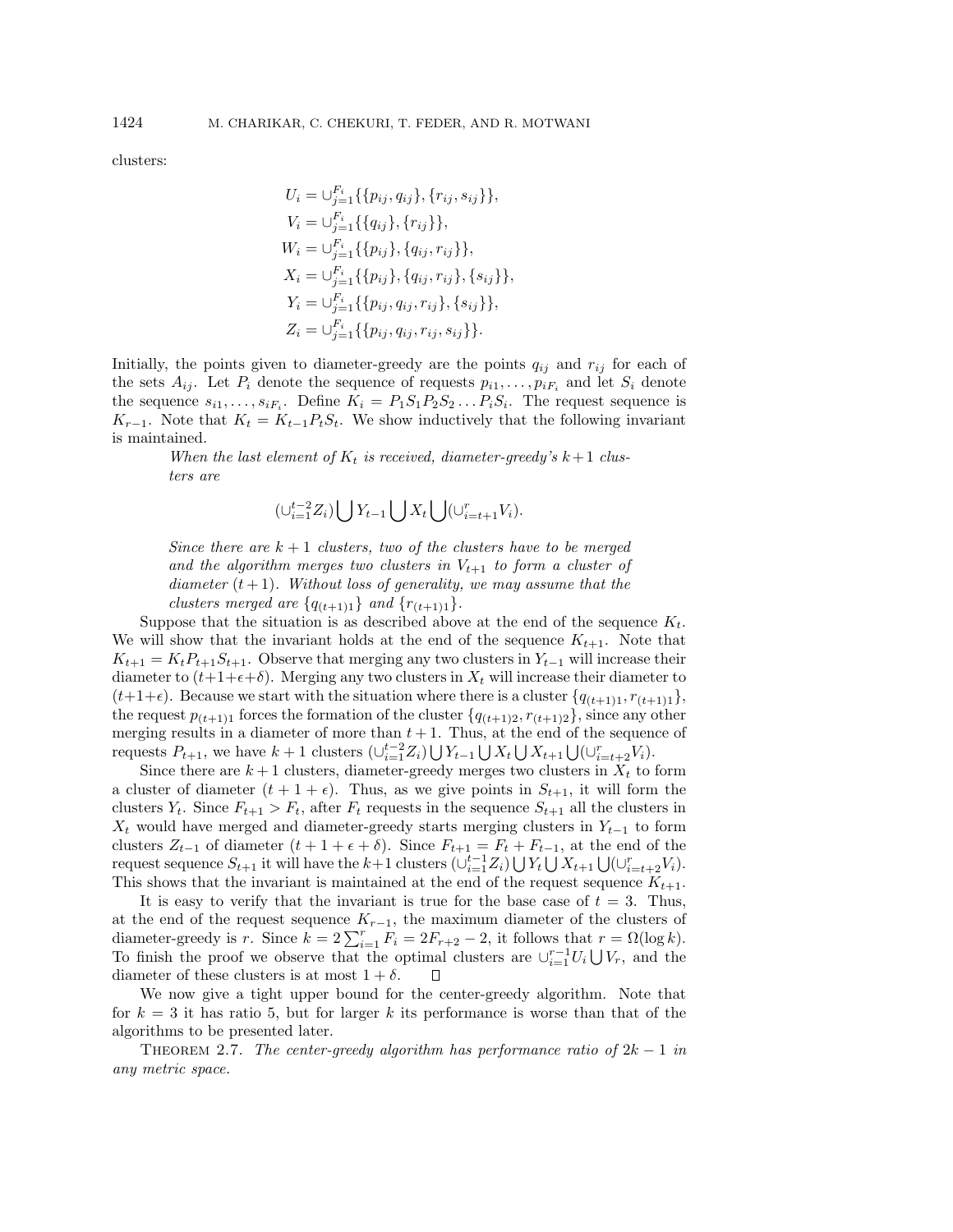*Proof.* Suppose that a set  $P$  of  $n$  points is inserted. Let their optimal clustering be the partition  $S = \{C_1, \ldots, C_k\}$ , with d as the optimal diameter. We will show that the diameter of any cluster produced by center-greedy is at most  $(2k-1)d$ .

We define a graph  $G$  on the set  $S$  of the optimal clusters, where two clusters are connected by an edge if the minimum distance between them is at most  $d$ , where the distance between two clusters is the minimum distances between points in them. Consider the connected components of G. Note that two clusters in different connected components have a minimum distance strictly greater than d. We say that a cluster X intersects a connected component consisting of the optimal clusters  $C_{i_1}, \ldots, C_{i_r}$  if X intersects  $\cup_{j=1}^r C_{i_j}$ .

We claim that at all times, any cluster produced by center-greedy intersects exactly one connected component of  $G$ . We prove this claim by induction over  $n$ . Suppose the claim is true before a new point  $p$  arrives. Initially,  $p$  is in a cluster of its own and center-greedy has  $k + 1$  clusters, each of which intersect exactly one connected component of G. Since there are  $k+1$  cluster centers, two of them must be in the same optimal cluster. This implies that the distance between the two closest centers is at most  $d$ . If  $X_1$  and  $X_2$  are the clusters that center-greedy merges at this stage, the centers of  $X_1$  and  $X_2$  must be at most d apart. Hence, both clusters' centers must lie in the same connected component of  $G$ , say  $\mathcal C$ . By the inductive hypothesis, all points in  $X_1$  and  $X_2$  must be in C. Hence, all points in the new cluster  $X_1 \cup X_2$ must lie in  $\mathcal{C}$ , establishing the inductive hypothesis.

Since each cluster produced by center-greedy lies in exactly one connected component of G, the diameter is bounded by the maximum diameter of a connected component, which is at most  $(2k-1)d$ . □

For diameter-greedy in general metric spaces, we can only prove the following weak upper bound.

THEOREM 2.8. For  $k = 2$ , the diameter-greedy algorithm has a performance ratio 3 in any metric space.

Proof. Let d be the diameter in the optimal clustering. If the minimum distance between the two clusters (in the optimal clustering) is greater than  $d$ , then diametergreedy keeps the two clusters separate and achieves the optimum. If the minimum distance between the two clusters is at most  $d$ , then all the points together form a cluster of diameter at most 3d. П

In spite of the lower bounds for greedy algorithms, they may not be entirely useless since some variant may perform well in geometric spaces. We obtain some positive evidence in this regard via the following analysis for the line. The upper bounds given here should be contrasted with the lower bound of 2 for the line shown in section 5. The following definitions underlie the analysis.

DEFINITION 2.9. Given a set S of n points in the line, a t-partition subdivides the interval between the first and last points of  $S$  into t subintervals whose end points are in S. The t-diameter of S is the minimum over all t-partitions of the maximum interval length in a t-partition of  $S$ . The 1-diameter is the diameter, while the 2diameter is the radius of S where the center is constrained to be a point of S.

We define the following family of algorithms based on the notion of the t-diameter.

DEFINITION 2.10. The  $t$ -diameter-greedy algorithm merges those two clusters which minimize the t-diameter of the merged cluster. Note that 1-diameter-greedy is the same as diameter-greedy.

A few preliminary results on the t-diameter-greedy algorithm can be found in the appendix.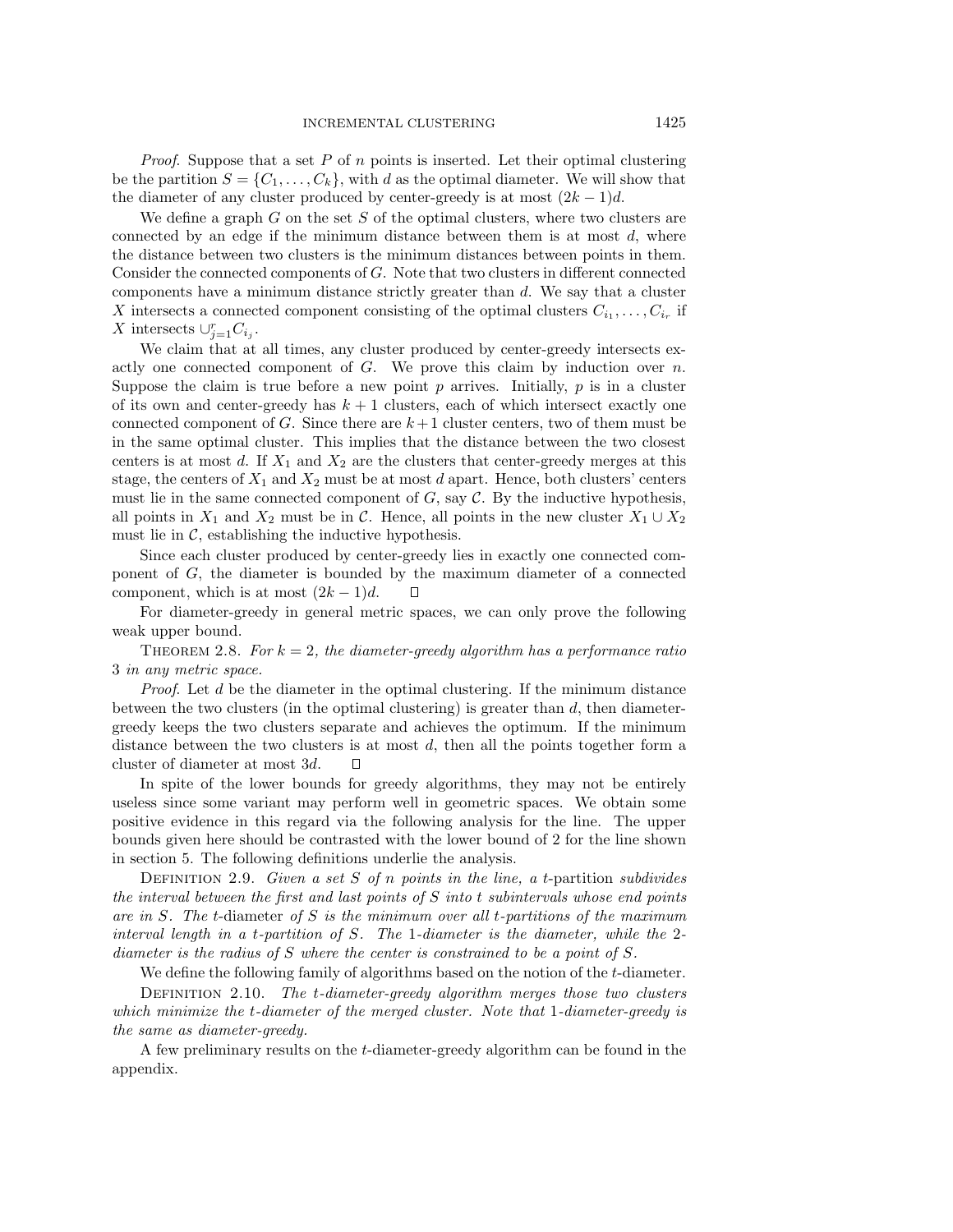**3. The doubling algorithm.** We now describe the doubling algorithm which has performance ratio 8 for incremental clustering in general metric spaces. The algorithm works in phases and uses two parameters  $\alpha$  and  $\beta$  to be specified later, such that  $\alpha/(\alpha-1) \leq \beta$ . At the start of phase i, it has a collection of  $k+1$  clusters  $C_1, C_2, \ldots, C_{k+1}$  and a lower bound  $d_i$  on the optimal clustering's diameter (denoted by OPT). Each cluster  $C_i$  has a center  $c_i$  which is one of the points of the cluster. The following invariants are assumed at the start of phase  $i$ :

- 1. for each cluster  $C_j$ , the radius of  $C_j$  defined as  $\max_{p \in C_j} d(c_j, p)$  is at most  $\alpha d_i$ ;
- 2. for each pair of clusters  $C_i$  and  $C_l$ , the intercenter distance  $d(c_i, c_l) \geq d_i$ ;
- 3.  $d_i \leq \text{OPT}$ .

Each phase consists of two stages: the first is a merging stage, in which the algorithm reduces the number of clusters by merging certain pairs; the second is the update stage, in which the algorithm accepts new updates and tries to maintain at most k clusters without increasing the radius of the clusters or violating the invariants (clearly, it can always do so by making the new points into separate clusters). A phase ends when the number of clusters again exceeds k.

DEFINITION 3.1. The t-threshold graph on a set of points  $P = \{p_1, p_2, \ldots, p_n\}$ is the graph  $G = (P, E)$  such that  $(p_i, p_j) \in E$  if and only if  $d(p_i, p_j) \leq t$ .

The merging stage works as follows. Define  $d_{i+1} = \beta d_i$ , and let G be the  $d_{i+1}$ threshold graph on the  $k + 1$  cluster centers  $c_1, c_2, \ldots, c_{k+1}$ . The graph G is used to merge clusters by repeatedly performing the following steps while the graph is nonempty: pick an arbitrary cluster  $C_i$  in  $G$  and merge all its neighbors into it; make  $c_i$  the new cluster's center; and remove  $C_i$  and its neighbors from  $G$ . Let  $C'_1, C'_2, \ldots, C'_m$  be the new clusters at the end of the merging stage. Note that it is possible that  $m = k + 1$  when the graph G has no edges, in which case the algorithm will be forced to declare the end of phase  $i$  without going through the update stage.

Lemma 3.2. The pairwise distance between cluster centers after the merging stage of phase i is at least  $d_{i+1}$ .

LEMMA 3.3. The radius of the clusters after the merging stage of phase  $i$  is at most  $d_{i+1} + \alpha d_i \leq \alpha d_{i+1}$ .

Proof. Prior to the merging, the distance between two clusters which are adjacent in the threshold graph is at most  $d_{i+1}$ , and their radius is at most  $\alpha d_i$ . Therefore, the radius of the merged clusters is at most

$$
d_{i+1} + \alpha d_i \le (1 + \alpha/\beta)d_{i+1} \le \alpha d_{i+1},
$$

where the last inequality follows from the choice that  $\alpha/(\alpha - 1) \leq \beta$ .

The update stage continues while the number of clusters is at most  $k$ . When a new point arrives, the algorithm attempts to place it in one of the current clusters without exceeding the radius bound  $\alpha d_{i+1}$ : otherwise, a new cluster is formed with the update as the cluster center. When the number of clusters reaches  $k + 1$ , phase i ends and the current set of  $k + 1$  clusters along with  $d_{i+1}$  are used as the input for the  $(i + 1)$ st phase.

All that remains to be specified about the algorithm is the initialization. The algorithm waits until  $k + 1$  points have arrived and then enters phase 1 with each point as the center of a cluster containing just itself, and with  $d_1$  set to the distance between the closest pair of points. It is easily verified that the invariants hold at the start of phase 1. The following lemma shows that the clusters at the end of the ith phase satisfy the invariants for the  $(i + 1)$ st phase.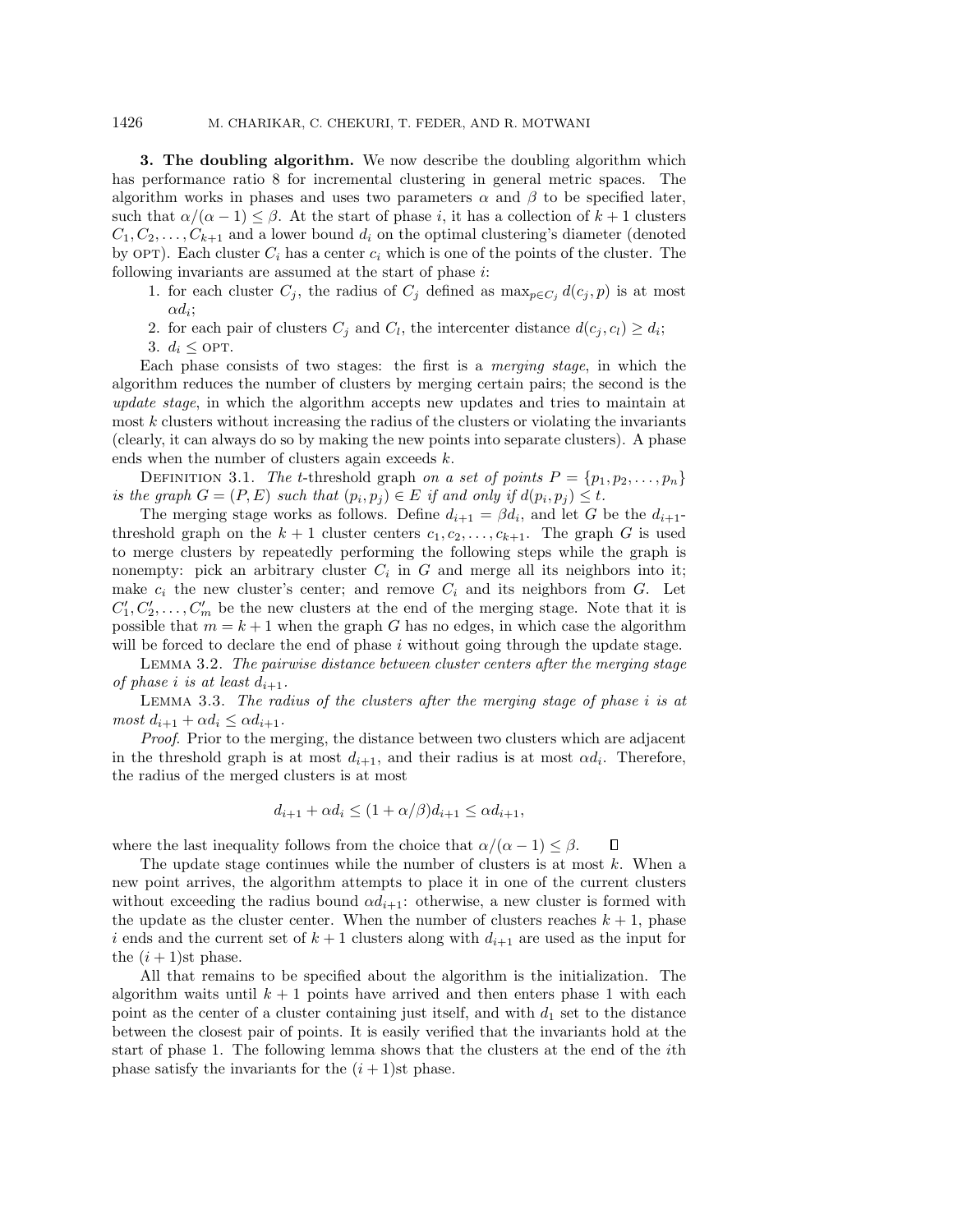LEMMA 3.4. The  $k+1$  clusters at the end of the ith phase satisfy the following conditions:

- 1. The radius of the clusters is at most  $\alpha d_{i+1}$ .
- 2. The pairwise distance between the cluster centers is at least  $d_{i+1}$ .
- 3.  $d_{i+1} \leq$  OPT, where OPT is the diameter of the optimal clustering for the current set of points.

*Proof.* We have  $k+1$  clusters at the end of the phase since that is the terminating condition for a phase. From Lemma 3.3, the radius of the clusters after the merging stage is at most  $\alpha d_{i+1}$ . When adding new points, the algorithm ensures that the radius bound is respected. From Lemma 3.2, the distance between the clusters centers after the merging stage is  $d_{i+1}$ , and a new cluster is created only if a request point is at least  $d_{i+1}$  away from all current cluster centers. Therefore, the cluster centers have pairwise distance at least  $d_{i+1}$ . Since at the end of the phase we have  $k+1$  cluster centers that are  $d_{i+1}$  apart, the optimal clustering is forced to put at least two of them in the same cluster. It follows that  $\text{OPT} \geq d_{i+1}$ .  $\Box$ 

We make the following observations. The algorithm ensures the invariant that  $d_i \leq$  OPT at the start of phase i. The radius of the clusters during phase i is at most  $\alpha d_{i+1}$ . Therefore, the performance ratio at any time during the phase is at most  $2\alpha d_{i+1}/\text{OPT} \leq 2\alpha \beta d_i/\text{OPT} \leq 2\alpha \beta$ . We choose  $\alpha = \beta = 2$ ; note that this choice satisfies the condition that  $\alpha/(\alpha-1) \leq \beta$ . This leads to the following performance bound, which can be shown to be tight.

THEOREM 3.5. The doubling algorithm has performance ratio  $8$  in any metric space.

We give a simple example showing that our analysis of the doubling algorithm is tight. Here we assume that  $k \geq 3$ . The input sequence consists of  $k + 3$  points,  $p_1,\ldots,p_{k+1},p_{k+2},p_{k+3}$ , given in that order. The points  $p_1,\ldots,p_{k+1}$  form a uniform metric space with distance 1. The points  $p_{k+2}$  and  $p_{k+3}$  are distance 4 from the points  $p_1, \ldots, p_{k+1}$  and are distance 8 from each other. It is easy to ensure that both  $p_{k+2}$  and  $p_{k+3}$  will be added to the same cluster during the update stage of phase 1, and thus the diameter of the largest cluster formed by the doubling algorithm is 8. However, an optimum clustering can achieve diameter 1 by having  $p_{k+2}$  and  $p_{k+3}$  in their own clusters and the rest of the points in a single cluster of diameter 1.

An examination of the proof of the preceding theorem shows that the radius of the clusters is within a factor of 4 of the diameter of the optimal clustering, leading to the following result.

Corollary 3.6. The doubling algorithm has performance ratio 8 for the radius measure.

A simple modification of the doubling algorithm, in which we pick the new cluster centers by a simple left-to-right scan, improves the ratio to 6 for the case of the line.

While the obvious implementation of this algorithm appears to be inefficient, we can establish the following time bound, which is close to the best possible.

THEOREM 3.7. The doubling algorithm can be implemented to run in  $O(k \log k)$ amortized time per update.

Proof. First of all, we assume that there is a black box for computing the distance between two points in the metric space in unit time. This is a reasonable assumption in most applications, and in any case even the static algorithms' analysis requires such an assumption. In the information retrieval application, the documents are represented as vectors and the black-box implementation will depend on the vector length as well as the exact definition of distance.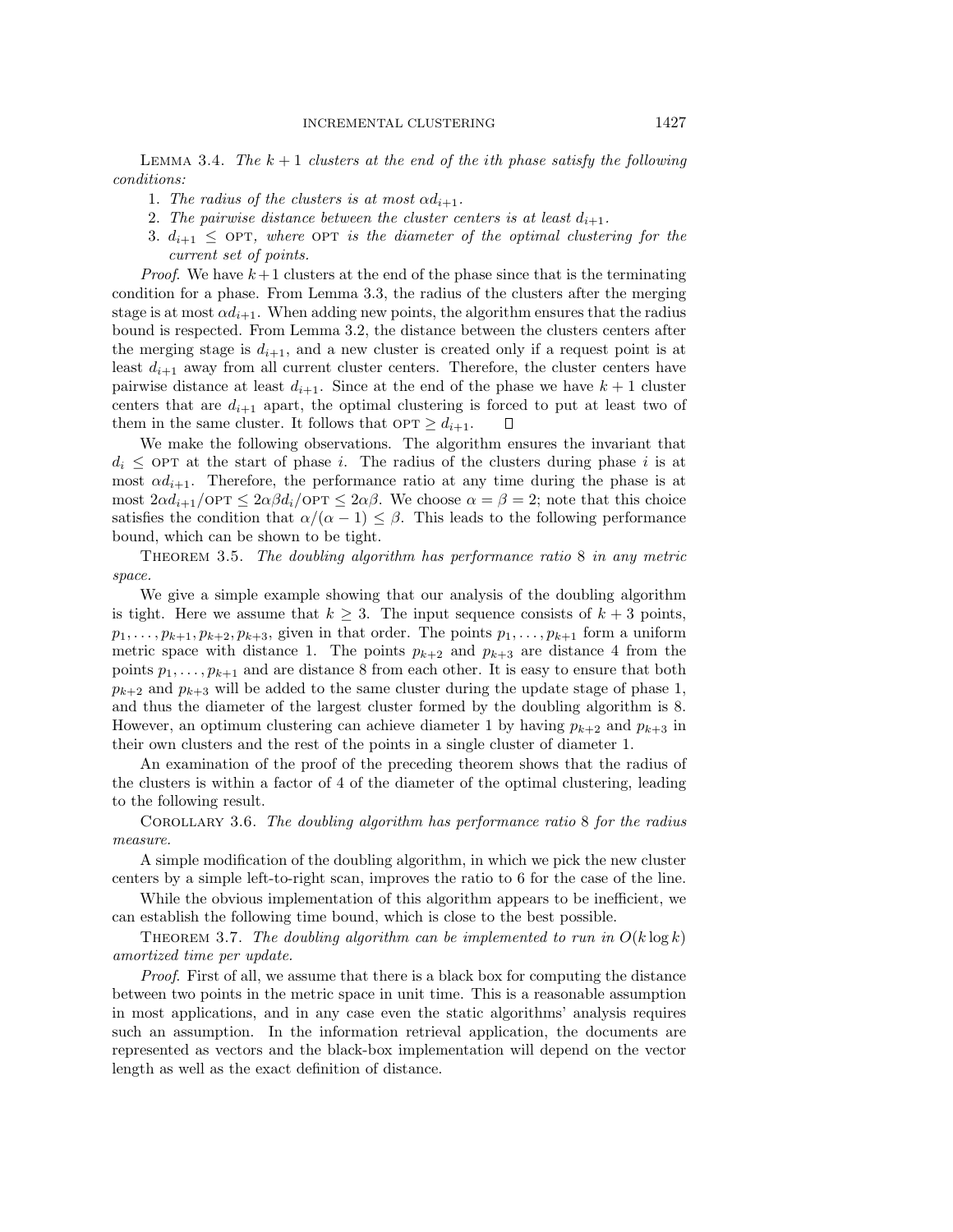### 1428 M. CHARIKAR, C. CHEKURI, T. FEDER, AND R. MOTWANI

We now show how the doubling algorithm may be implemented so that the amortized time required for processing each new update is bounded by  $O(k \log k)$ . We maintain the edge lengths of the complete graph induced by the current cluster centers in a heap. Since there are at most k clusters the space requirement is  $O(k^2)$ . When a new point arrives, we compute the distance of this point to each of the current cluster centers, which requires  $O(k)$  time. If the point is added to one of the current clusters, we are done. If, on the other hand, the new point initiates a new cluster, we insert into the heap edges labeled with the distances between this new center and the existing cluster centers. For accounting purposes in the amortized analysis, we associate  $\log k$  credits with each inserted edge. We will show that it is possible to charge the cost of implementing the merging stage of the algorithm to the credits associated with the edges. This implies the desired time bound.

We can assume, without loss of generality, that the merging stage merges at least two clusters. Let t be the threshold used during the phase. The algorithm extracts all the edges from the heap which have length less than  $t$ . Let  $m$  be the number of edges deleted from the heap. The deletion from the heap costs  $O(m \log k)$  time. The t-threshold graph on the cluster centers is exactly the graph induced by these  $m$  edges. It is easy to see that the procedure described to find the new cluster centers using the threshold graph takes time linear in the number of edges of the graph, assuming that the edges are given in the form of an adjacency list. Forming the adjacency list from the edges takes linear time. Therefore, the total cost of the merging phase is bounded by  $O(m \log k + m) = O(m \log k)$  time. The credit of  $\log k$  placed with each edge when it is inserted into the heap accounts for this cost, completing the proof.

Finally, we describe a randomized doubling algorithm with significantly better performance ratio. The algorithm is essentially the same as before, the main change being in the value of  $d_1$ , which is the lower bound for phase 1. In the deterministic case we chose  $d_1$  to be the minimum pairwise distance of the first  $k + 1$  points, say x. We now choose a random value r from  $[1/e, 1]$  according to the probability density function  $1/r$ , set  $d_1$  to rx, and redefine  $\beta = e$  and  $\alpha = e/(e-1)$ . Similar randomization of doubling algorithms was used earlier in scheduling [41], and later in other applications [10, 26].

Theorem 3.8. The randomized doubling algorithm has expected performance ratio  $2e \approx 5.437$  in any metric space. The same bound is also achieved for the radius measure.

*Proof.* Let  $\sigma$  be the sequence of updates and let the optimal cluster diameter for  $\sigma$  be  $\gamma x$  for some  $\gamma \geq 1$ ; by the definition of x, the optimal value is at least x. Suppose we choose  $d_1 = rx$  for some  $r \in (0, 1]$ . Let  $\rho_r$  be the radius of the clusters created for  $\sigma$  with this value of r. Using arguments similar to those in the proof of Theorem 3.5, we can show that  $\rho_r$  is at most  $d_{i+1} + \alpha d_i = e^{i+1}d_1/(e-1)$ , where i is the largest integer such that  $d_i = e^{i-1}d_1 = e^{i-1}rx \le \text{OPT} = \gamma x$ . Let  $i^*$  be the integer such that  $e^{i^*-1} \leq \gamma < e^{i^*}$  and  $\delta = \gamma/e^{i^*}$ . Then  $\rho_r \leq \frac{r e^{i\gamma}}{(e-1)\delta}$  when  $r > \delta$ , and  $\rho_r \leq \frac{r e^{i2} x \gamma}{(e-1)\delta}$  when  $r \leq \delta$ . Let  $X_r^-$  and  $X_r^+$  be indicator variables for the events  $[r \leq \delta]$  and  $[r > \delta]$ , respectively. We claim that the expected value of  $\rho_r$  is bounded by

$$
E[\rho_r] \le \int_{1/e}^1 \frac{r e \gamma x (e X_r^- + X_r^+)}{\delta r (e - 1)} dr
$$
  
= 
$$
\text{OPT} \frac{e}{\delta(e - 1)} \int_{1/e}^1 (e X_r^- + X_r^+) dr
$$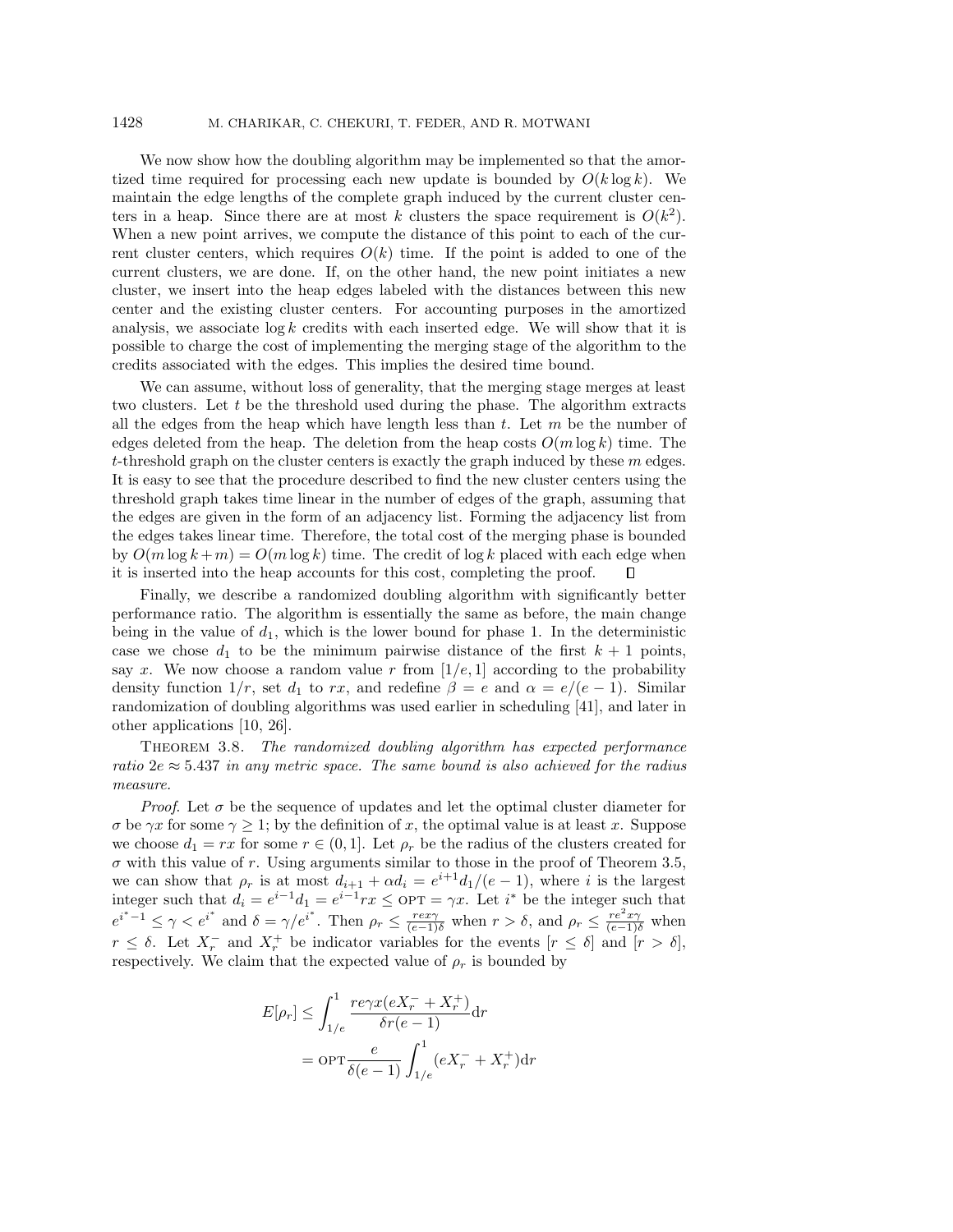$$
= \text{OPT} \frac{e\delta(e-1)}{\delta(e-1)}
$$

$$
= e\text{OPT}.
$$

Therefore, the expected diameter is at most 2eOPT. П

Remark 3.9. The randomized version of the doubling algorithm can be converted to a deterministic algorithm for the offline case which runs in  $O(\frac{1}{\epsilon}nk^2)$  time and has a performance ratio of  $4(1 + \epsilon)$ .

**3.1. An oblivious clustering algorithm.** In this section we describe an incremental hierarchical clustering algorithm that does not need an a priori bound on the number of clusters. From the hierarchy, given an integer  $k$ , we can obtain a  $k$ clustering of the points such that the diameter of the clustering is at most a factor of 8 times the optimum diameter for the given value of k.

For convenience, assume that we have an a priori upper bound on the maximum distance between points, which we take to be 1. We maintain the current points in a tree, where every point is a vertex of the tree. For convenience, we assume that if a point is a vertex of the tree, then one of its children corresponds to the same vertex. The root, at depth 0, is a single vertex. The vertices at depth  $i \geq 1$  are points within distance  $1/2^{i-1}$  of their parents, and all the vertices at depth i are at a distance greater than  $1/2^i$  from each other.

Initially, we have a single point at the root, which also occurs as the only child, the only child of this child, and so on; for conceptual clarity, we may assume that the depth of the tree is infinite. Suppose we have a tree representing the points at some stage, and a new point  $p$  comes in. Let  $i$  be the largest integer such that  $p$  is within  $1/2<sup>i</sup>$  of some point q at depth i. Then p is added at depth  $i + 1$ , with q as its parent, with p as its only child, p as the only child of the child, and so on. So p is at depth  $i+1$  with parent within distance  $1/2<sup>i</sup>$  as desired, and also the vertices representing p at depth  $j \geq i+1$  are at a distance greater than  $1/2<sup>j</sup>$  of other points at depth j. See Figure 3.1 for an example.

It remains to indicate how we obtain the  $k$  clusters from the tree when  $k$  is given. Let i be the greatest depth containing at most  $k$  points. These are the  $k$  cluster centers. The subtrees of the vertices at depth  $i$  are the clusters. As points are added, the number of vertices at depth  $i$  increases; if it goes beyond  $k$ , then we change  $i$  to  $i - 1$ , collapsing certain clusters; otherwise, the new point is inserted in one of the existing clusters.

THEOREM 3.10. The algorithm that outputs the  $k$  clusters obtained from the tree construction has performance ratio 8 for the diameter measure and the radius measure.

*Proof.* Suppose the optimal diameter is  $1/2^{i+1} < d \leq 1/2^i$ . Then points at depth i are in different clusters, so there are at most k of them. Let  $j \geq i$  be the greatest depth containing at most  $k$  points. Then these are the cluster centers, and the vertices in the corresponding subtrees are at a distance of the root within  $1/2^{j} + 1/2^{j+1} + 1/2^{j+2} + \cdots \leq 1/2^{i-1} < 4d$ . Hence the radius of the clusters is at most 4d, and thus the diameter is at most 8d. This proof also implies that if the optimal radius is  $r$ , the radius of the clusters output is at most  $8r$ .

The randomization technique used in the randomized doubling algorithm can also be applied here to get a better performance ratio (in expectation). The construction of the tree described above used distance threshold  $1/2^i$  for depth i. Instead, we use distance threshold  $r/e^i$  for depth i, where r is chosen at random from the interval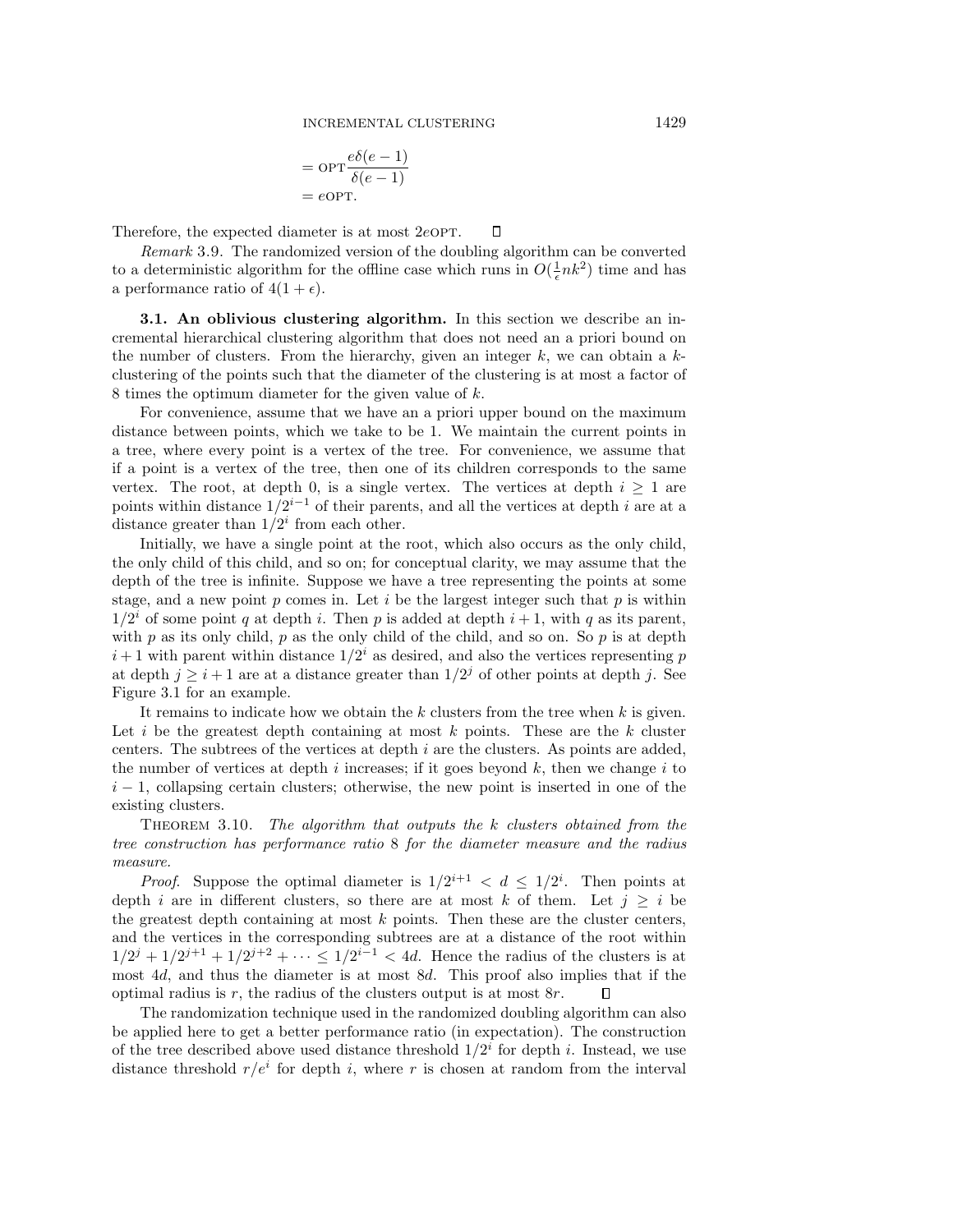

FIG. 3.1. Illustration of the oblivious clustering algorithm. The points are numbered according to their order of arrival, and the distance between points is the minimum of 1 and the distance induced by the weighted graph shown. (a) Tree after first point p0 arrives. (b) Tree after four points. (c) Addition of p4 and p5. If  $k = 3$ , in (b), the clusters are centered around p0, p1, and p3; in (c) there is a single cluster around p0.

[1, e], according to the probability density function  $1/r$ . Note that the value r is chosen once at the beginning of the tree construction. By performing an analysis very similar to that for the randomized doubling algorithm, we can show that the expected diameter of the k-clustering obtained from the tree is at most  $2e \approx 5.437$  times the optimal diameter. The same bound holds for the radius as well.

**4. The clique partition algorithm.** We now describe the clique algorithm, which has performance ratio 6. This does not totally improve upon the doubling algorithm since the new algorithm involves solving the NP-hard clique partition problem, even though it is only on a graph with  $k + 1$  vertices. Finding a minimum clique partition is NP-hard even for graphs induced by points in the Euclidean plane [25], although it is in polynomial time for points on the line. Since the algorithm needs to solve the clique partition problem on graphs with  $k + 1$  vertices, this may not be too inefficient for small k.

DEFINITION 4.1. Given an undirected unweighted graph  $G = (V, E)$ , an l-clique partition is a partition of V into  $V_1, V_2, \ldots, V_l$  such that for  $1 \leq i \leq l$ , the induced graph  $G[V_i]$  is a clique. A minimum clique partition is an *l*-clique partition with the minimum possible value of l.

The clique algorithm is similar to the doubling algorithm in that it also operates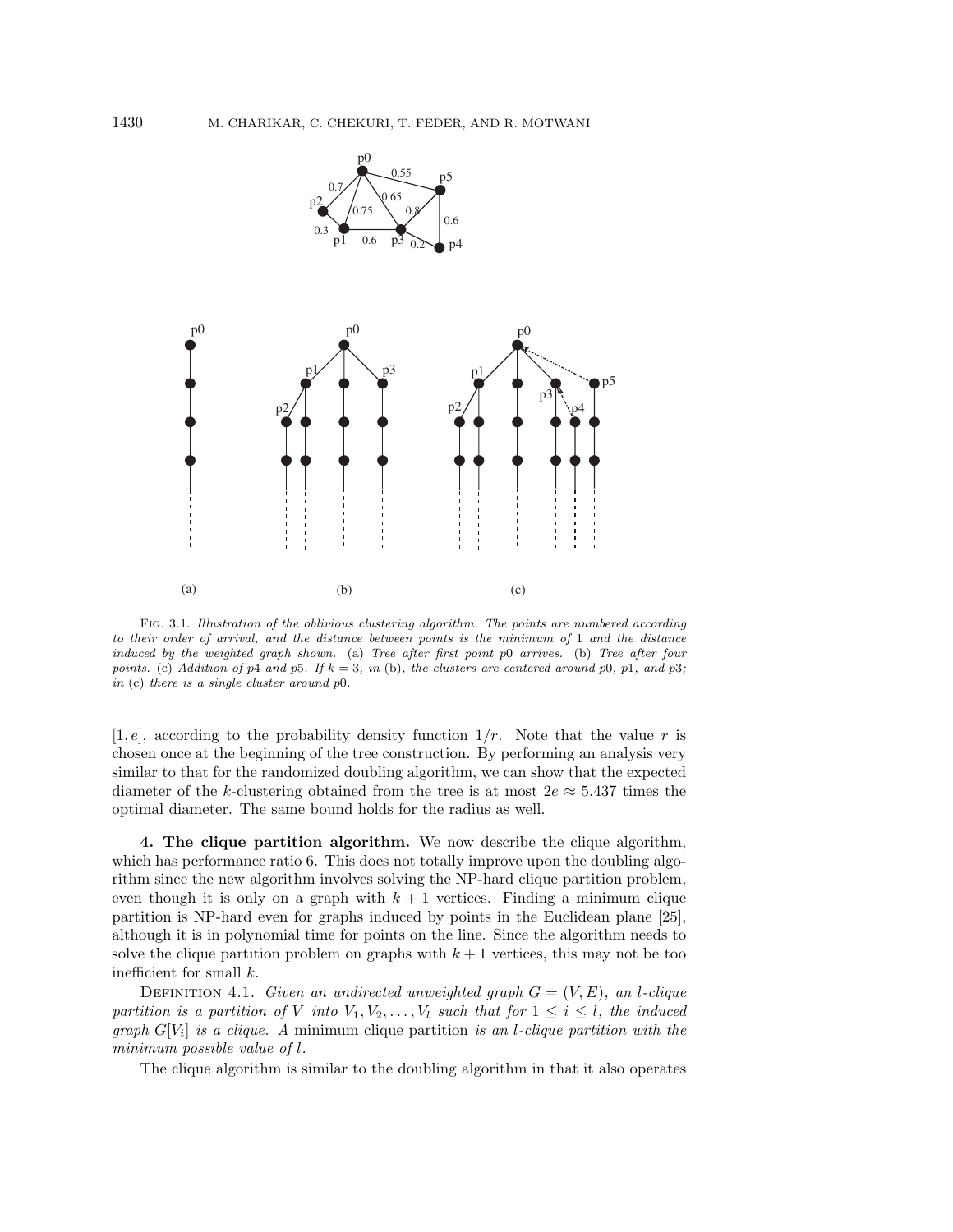in phases which have a merging stage followed by an update stage. The invariants maintained by the algorithm are different though. At the start of the ith phase we have  $k + 1$  clusters  $C_1, C_2, \ldots, C_{k+1}$  and a value  $d_i$  such that

- 1. the radius of each cluster  $C_j$  is at most  $2d_i$ ;
- 2. the diameter of each cluster  $C_j$  is at most  $3d_i$ ;
- 3.  $d_i \leq \text{OPT}$ .

The merging works as follows. Let  $d_{i+1} = 2d_i$ . We form the minimum clique partition of the  $d_{i+1}$ -threshold graph G of the cluster centers. The new clusters are then formed by merging the clusters in each clique of the clique partition. We arbitrarily choose one cluster from each clique and make its center the cluster center of the new merged cluster. Let  $C'_1, C'_2, \ldots, C'_{l_i}$  be the resulting clusters. In the rest of the phase we also need to know which old clusters merged to form each of the new clusters.

Lemma 4.2. After the merging stage, the radius of the new clusters is at most  $2d_{i+1}$  and the diameter is at most  $3d_{i+1}$ .

*Proof.* Let  $C_{j_1}, C_{j_2}, \ldots, C_{j_{n_j}}$  be the clusters whose union is the new cluster  $C'_j$ and without loss of generality assume that the center of  $C_{j_1}$  was chosen to be the center of  $C'_j$ . Since the centers of  $C_{j_1}, C_{j_2}, \ldots, C_{j_{n_j}}$  induce a clique in the  $d_{i+1}$ threshold graph, the distance from the new center to each of the old cluster centers is at most  $d_{i+1}$ . The radius of each of  $C_{j_1}, C_{j_2}, \ldots, C_{j_{n_i}}$  is at most  $2d_i$ . Therefore it follows that the new radius is at most  $d_{i+1} + 2d_i \leq 2d_{i+1}$  and the diameter is at most  $2d_i + d_{i+1} + 2d_i \leq 3d_{i+1}.$  $\Box$ 

During the update phase, a new point  $p$  is handled as follows. Let the current number of clusters be m, where  $l_i \leq m \leq k$ . Recall that  $C'_1, C'_2, \ldots, C'_{l_i}$  are the clusters formed during the merging stage. If there exists j such that  $j>l_i$  and  $d(p, c'_j) \leq d_{i+1}$ , or if  $j \leq l_i$  and  $d(p, c_{j_s}) \leq d_{i+1}$  where  $C_{j_s}$  is a cluster which merged to form  $C'_{j}$ , add p to the cluster  $C'_{j}$ . If no such j exists, make a new cluster with p as the center. The phase ends when the number of clusters exceeds  $k + 1$ , or if there are  $k + 1$  clusters at the end of the merging phase.

The following lemmas show that the clusters at the end of phase  $i$  satisfy the invariants for phase  $i + 1$ .

LEMMA 4.3. The radius of the clusters at the end of the phase i is at most  $2d_{i+1}$ and the diameter of the clusters is at most  $3d_{i+1}$ .

Proof. From Lemma 4.2, the radius of the clusters at the end of the merging stage of phase i is at most  $2d_{i+1}$  and the diameter is at most  $3d_{i+1}$ . We now argue that these bounds are maintained during the update stage. If a point  $p$  is added to a cluster  $C_j$ ,  $j > l_i$ , it satisfies the condition  $d(p, c'_j) \leq d_{i+1}$ ; hence the radius of such a cluster is at most  $d_{i+1}$ , and hence the diameter is at most  $2d_{i+1}$ . If p is added to a cluster  $C'_j$ ,  $j \leq l_i$ , then p satisfies the condition  $d(p, c_{j_s}) \leq d_{i+1}$  where  $c_{j_s}$  is the center of a cluster that was merged to form the cluster  $C'_j$ . The center  $c'_j$  of  $C'_j$  is at a distance at most  $d_{i+1}$  from the centers of all the clusters that were merged to form  $C'_{j}$ . Therefore p is at a distance  $2d_{i+1}$  from  $c'_{j}$ . This shows the radius bound. For the diameter bound, consider any two points p and q in the cluster  $C'_j$ . There must be cluster centers  $c_{j_s}$  and  $c_{j_t}$  of clusters that merged to form  $C'_j$  such that  $d(p, c_{j_s}) \leq d_{i+1}$ and  $d(q, c_{j_t}) \leq d_{i+1}$ . The diameter bound follows since  $d(c_{j_s}, c_{j_t}) \leq d_{i+1}$ .

LEMMA 4.4. At the end of phase i,  $d_{i+1} \leq$  OPT.

*Proof.* Suppose  $d_{i+1} >$  OPT. Let  $S = \{c_1, c_2, \ldots, c_{k+1}\}\)$  be the cluster centers at the beginning of the phase *i*. Note that the centers  $c'_1, \ldots, c'_{l_i}$  belong to *S*. Let  $S' = \{c'_j \mid j > l_i\}$  be the set of cluster centers of the clusters which are formed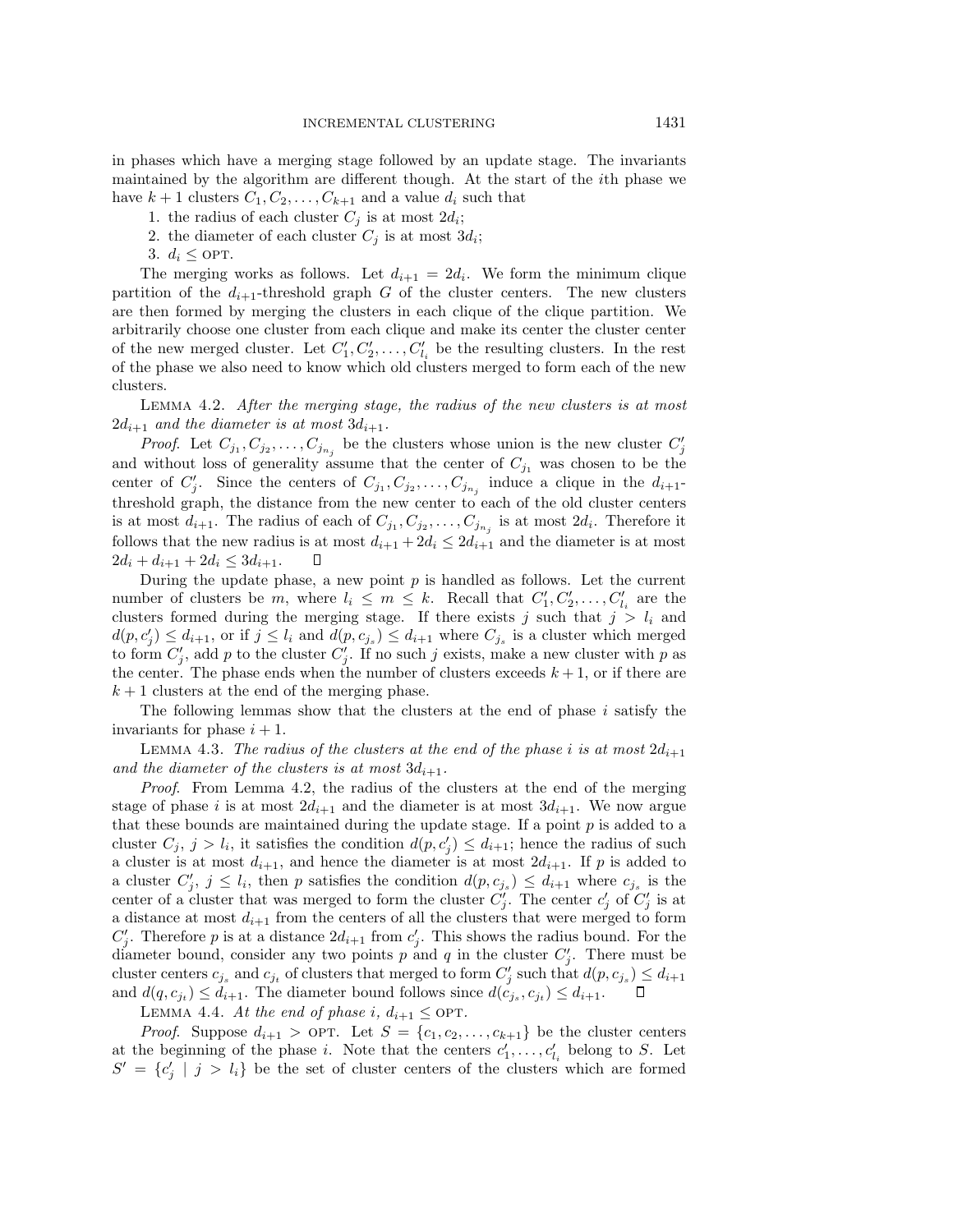in phase *i* after the merging stage. Since each center  $c'_{j}$  in S' started a new cluster,  $d(c'_{j}, p) > d_{i+1}$  for all  $p \in S \cup S' - \{c'_{j}\}\$ . Therefore, in the optimal solution, each center in  $S'$  is in a cluster which contains no center from  $S$ . This implies that the centers in S are contained in at most  $l_i - 1$  clusters of diameter  $d_{i+1}$ . This is a contradiction since  $l_i$  was the size of the minimum clique partition of the  $d_{i+1}$ -threshold graph on S.  $\Box$ 

Theorem 4.5. The clique algorithm has performance ratio 6 in any metric space.

*Proof.* The diameter of the clusters during phase i is at most  $3d_{i+1}$ , and we maintain the invariant that  $d_i \leq \text{OPT}$  at the start of the phase. Therefore the performance ratio of the algorithm is at most  $3d_{i+1}/d_i \leq 6$ .  $\Box$ 

The analysis of the clique algorithm is tight, as shown by the following example. We assume that  $k \geq 4$ . The sequence consists of  $k+3$  points  $p_1, \ldots, p_{k+1}, p_{k+2}, p_{k+3}$ . The first k points form a uniform metric space with distance 1. The point  $p_{k+1}$  is at a distance 2 from  $p_2$  and distance 1 from  $p_i$  for  $2 \leq i \leq k$ . The point  $p_{k+2}$  has the following properties:  $d(p_{k+2}, p_1) = 2$ ,  $d(p_{k+2}, p_i) = 3$  for  $2 \le i \le k$ ,  $d(p_{k+2}, p_{k+1}) = 4$ , and  $d(p_{k+2}, p_{k+3}) = 6$ . The point  $p_{k+3}$  has the following properties:  $d(p_{k+3}, p_1) = 4$ ,  $d(p_{k+3}, p_i) = 3$  for  $2 \leq i \leq k$ ,  $d(p_{k+3}, p_{k+1}) = 2$ , and  $d(p_{k+3}, p_{k+2}) = 6$ . After the first  $k + 1$  points are given the algorithm enters phase 1 with  $d_1 = 1$  and  $d_2 = 2$ . In the merging stage the first  $k + 1$  points are merged into one single cluster since they form a clique in the d<sub>2</sub>-threshold graph. It is easy to see that points  $p_{k+2}$  and  $p_{k+3}$ will be added to this cluster in the update stage, and the diameter of this cluster is seen to be 6. There is, however, an optimal clustering that achieves diameter 1 for all clusters:  $p_{k+2}$  and  $p_{k+3}$  are in their own clusters,  $p_1$  and  $p_{k+1}$  are in different clusters, and the rest of the points can go either into the cluster containing  $p_1$  or into the one containing  $p_{k+1}$ .

Since the radius of the clusters is within 4 of the optimal diameter, we obtain the following corollary.

Corollary 4.6. The clique algorithm has performance ratio 8 in any metric space for the radius measure.

As in the case of the doubling algorithm, we can use randomization to improve the bound. Let x be the minimum distance among the first  $k+1$  points. The randomized algorithm sets  $d_1 = rx$  in phase 1 of the deterministic algorithm, where r is chosen from [1/2, 1] according to the probability density function  $\frac{1}{r \ln 2}$ . The analysis is similar to that of Theorem 3.8 and we omit the details.

THEOREM 4.7. The randomized clique algorithm has performance ratio  $\frac{3}{\ln 2} \approx$ 4.33 in any metric space.

COROLLARY 4.8. The randomized clique algorithm has performance ratio  $\frac{4}{\ln 2} \approx$ 5.77 for the radius measure in any metric space.

The special structure of the clusters in the clique algorithm can be used to show that the performance ratio for the radius measure is better than 8 for the geometric case. This is based on the following result in geometry, known as Jung's theorem (see [5, pp. 84–85]).

PROPOSITION 4.9. Any convex set in  $R^d$  of diameter at most 1 can be circumscribed by a sphere of radius  $r_d = \sqrt{d/(2d + 2)}$ .

THEOREM 4.10. The clique algorithm has performance ratio  $4(1 + r_d)$  for the radius measure in  $\mathbb{R}^d$ . This implies performance ratio 6 for  $d = 1$ , 6.3 for  $d = 2$ , and 6.83 asymptotically for large d.

*Proof.* Let  $a_i$  be the maximum radius of the clusters of the algorithm in phase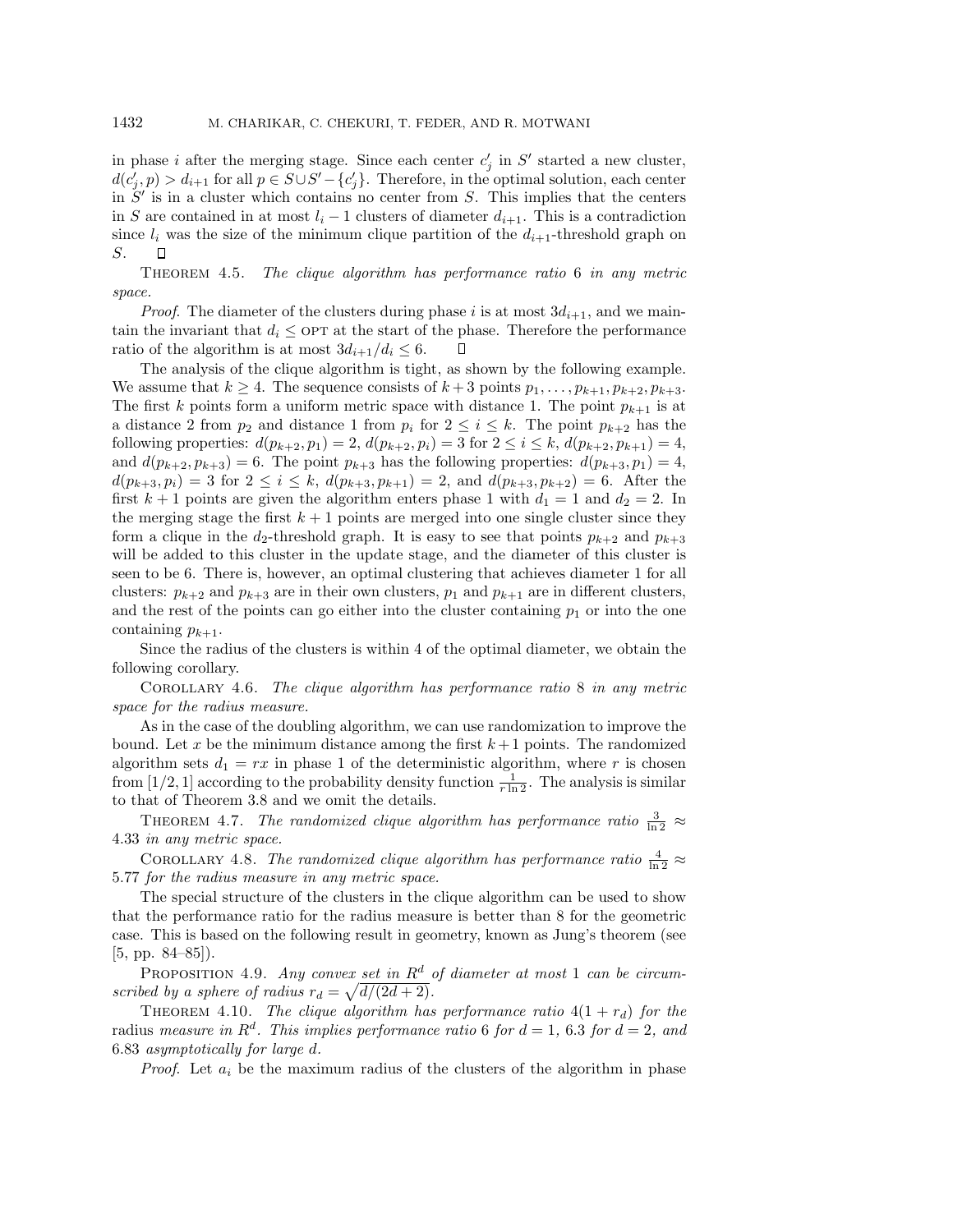i and let  $a_i^*$  be the radius achievable by an optimal clustering. We claim that  $a_i \leq$  $d_{i+1}(1 + r_d) = 2d_i(1 + r_d)$ . Trivially, we have that  $a_i^* \geq \text{OPT}_i/2$ , where  $\text{OPT}_i$  is the optimal diameter achievable for points at the start of phase  $i$ . From the invariants of the algorithm we have that  $d_i \leq \text{OPT}_i$ , and hence we get that  $a_i \leq 4a_i^*(1+r_d)$ .

Now we prove the claim by induction. Assuming that the claim is true in phase  $i-1$ , we prove that it is true in phase  $i$ . In phase  $i$  let  $C'_1, C'_2, \ldots, C'_{l_i}$  be clusters formed in the merging stage. It is easy to see that any new cluster formed during the update stage has radius at most  $d_{i+1}$ ; hence we can focus on the clusters  $C'_1, C'_2, \ldots, C'_{l_i}$ . Without loss of generality consider  $C_1'$ , which is formed by the merging of clusters  $C_1, C_2, \ldots, C_j$  from the start of the phase. Let  $c_i$  be the center of  $C_i$ ,  $1 \leq i \leq j$ . Since the clusters were merged, it follows that the diameter of the point set  $\{c_1, c_2, \ldots, c_j\}$ is at most  $d_{i+1}$ . Hence their radius, by Proposition 4.9, is at most  $d_{i+1}r_d$ . From the invariants at the start of the phase,  $d(p, c_i) \leq 2d_i = d_{i+1}$  for  $p \in C_i$ . Further, any new point added to the cluster  $C'_1$  is at most a distance of  $d_{i+1}$  from a point in  $\{c_1, c_2, \ldots, c_j\}$ . It follows that the radius of the cluster  $C'_1$  throughout the phase is at most  $d_{i+1}r_d + d_{i+1}$ , which proves the claim.  $\Box$ 

**5. Lower bounds.** We present some lower bounds on the performance of incremental clustering. The lower bounds apply to both diameter and radius measures, but our proofs are given for the diameter case. The following theorem shows that even for the simplest geometric space, we cannot expect a ratio better than 2.

THEOREM 5.1. For  $k = 2$ , there is a lower bound of 2 and  $2 - 1/2^{k/2}$  on the performance ratio of deterministic and randomized algorithms, respectively, for incremental clustering on the line.

*Proof.* Start with the three points  $1, 2, 3$ . Two consecutive points are necessarily merged, say 2 and 3. Add a new point at 4. Then 1 or 4 is merged with  $[2,3]$ . This gives diameter 2, while the optimum is 1. In fact, this construction can be repeated to obtain *n* points  $1, 2, \ldots, n$  clustered into 1 and  $[2, n]$ .

For the randomized lower bound, consider the instance in the preceding paragraph. To convert this to a randomized lower bound, the adversary places the fourth point at 0 or 4 with equal probability, and now the algorithm has probability 1/2 of creating the wrong cluster (that is, with diameter 2). This gives a lower bound of 1.5. For general k, the algorithm makes  $k/2$  copies of the above scenario far enough from each other that the above analysis applies locally. The probability that the algorithm succeeds in creating clusters of diameter 1 on all  $k/2$  copies is  $2^{-k/2}$ . This implies a lower bound of  $2 - 2^{-k/2}$ .  $\Box$ 

In the case of general metric spaces, we can establish a stronger lower bound.

THEOREM 5.2. There is a lower bound of  $1+\sqrt{2} \approx 2.414$  on the performance ratio of any deterministic incremental clustering algorithm for arbitrary metric spaces.

*Proof.* Consider a metric space consisting of the points  $p_{ij}$ ,  $1 \le i, j \le 4$ ,  $i \ne j$ . The distances between the points are the shortest path distances in the graph with the following distances specified:  $d(p_{ij}, p_{ji}) = 1$ , and  $d(p_{ij_1}, p_{ij_2}) = \sqrt{2}$  for  $j_1 \neq j_2$ . Let  $B_i = \{p_{ij} \mid 1 \leq j \leq 4, i \neq j\}.$  Note that the sets  $B_i, 1 \leq i \leq 4$ , partition the metric space into 4 clusters of diameter  $\sqrt{2}$ . See Figure 5.1. Let A be any deterministic algorithm for the incremental clustering problem. Let  $k = 6$ . Consider the clusters produced by A after it is given the 12 points  $p_{ij}$  described above.

Case 1. Suppose the maximum diameter of  $A$ 's clusters is 1. Then  $A$ 's clusters must be the 6 sets  $\{p_{ij}, p_{ji}\}.$  Now the adversary gives a point q such that  $d(q, p_{ij}) = 10$ for  $1 \le i, j \le 4$ . The optimal clustering is  $\{q\}$  and the sets  $B_1, B_2, B_3, B_4$ . The optimal diameter is  $\sqrt{2}$ . We claim that the maximum diameter of A is at least  $2 + \sqrt{2}$ . If the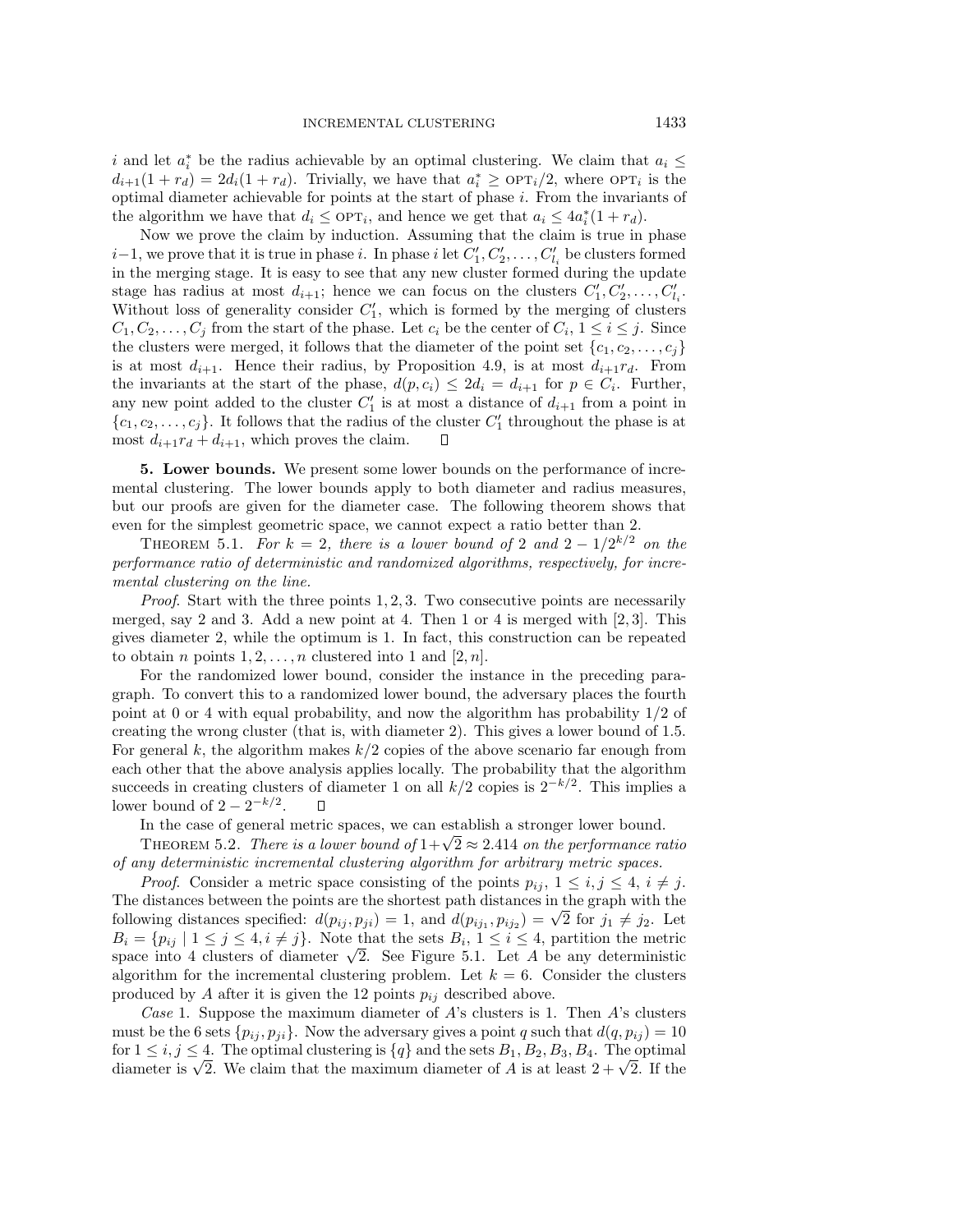

The first 12 points



FIG. 5.1. Lower bound instance. Solid and dashed lines show edges of length 1 and  $\sqrt{2}$ , respectively. Dotted ellipses show potential clusters. New points inserted after the first batch of 12 points are shown as smaller circles.

cluster that contains  $q$  contains any other point, then our claim is clearly true. If on the other hand the cluster that contains  $q$  does not contain any other point,  $A$  must have merged two of its existing clusters. Then the maximum diameter of A's resulting clusters is at least  $2 + \sqrt{2}$ . Thus the performance ratio of A is at least  $1 + \sqrt{2}$ .

Case 2. Suppose the maximum diameter of  $A$ 's clusters is greater than 1. Then some cluster of A contains 2 points which are at least distance  $\sqrt{2}$  apart. Let these points be  $p_{wx}$  and  $p_{yz}$ ,  $(w, x) \neq (z, y)$ . Now the adversary gives 6 points  $r_{ij}$ ,  $1 \leq$  $i < j \leq 4$ , such that  $d(r_{ij}, p_{ij}) = d(r_{ij}, p_{ji}) = 1$ . The optimal clustering consists of the 6 sets  $\{r_{ij}, p_{ij}, p_{ji}\}$ . The optimal diameter is 1. We claim that the maximum the 6 sets  $\{r_{ij}, p_{ij}, p_{ji}\}$ . The optimal diameter is 1. We claim that the maximum diameter of A's clusters must be at least  $1 + \sqrt{2}$ . Note that  $d(r_{i_1j_1}, p_{i_2j_2}) \geq 1 + \sqrt{2}$  for diameter of A s clusters must be at least  $1 + \sqrt{2}$ . Note that  $a(r_{i_1j_1}, p_{i_2j_2}) \geq 1 + \sqrt{2}$  for  $(i_2, j_2) \neq (i_1, j_1), (i_2, j_2) \neq (j_1, i_1)$ . Also  $d(r_{i_1j_1}, r_{i_2j_2}) \geq 2 + \sqrt{2}$  for  $(i_1, j_1) \neq (i_2, j_2)$ . If A puts any two  $r_{ij}$  in the same cluster, our claim is clearly true. If all the  $r_{ij}$  are in separate clusters, each of the 6 clusters must contain one of them. Also one of the 6 clusters, say C, must contain both the points  $p_{wx}$  and  $p_{yz}$ . Then C must have diameter at least  $1 + \sqrt{2}$ , since the  $r_{ij}$  in C must be at a distance at least  $1 + \sqrt{2}$  from one of  $p_{wx}$  and  $p_{yz}$ . Hence the performance ratio of A is at least  $1 + \sqrt{2}$ .

This proves a lower bound of  $1+\sqrt{2}$  on the performance ratio of any deterministic incremental algorithm. П

Finally, we can improve the randomized lower bound slightly for the case of arbitrary metric spaces.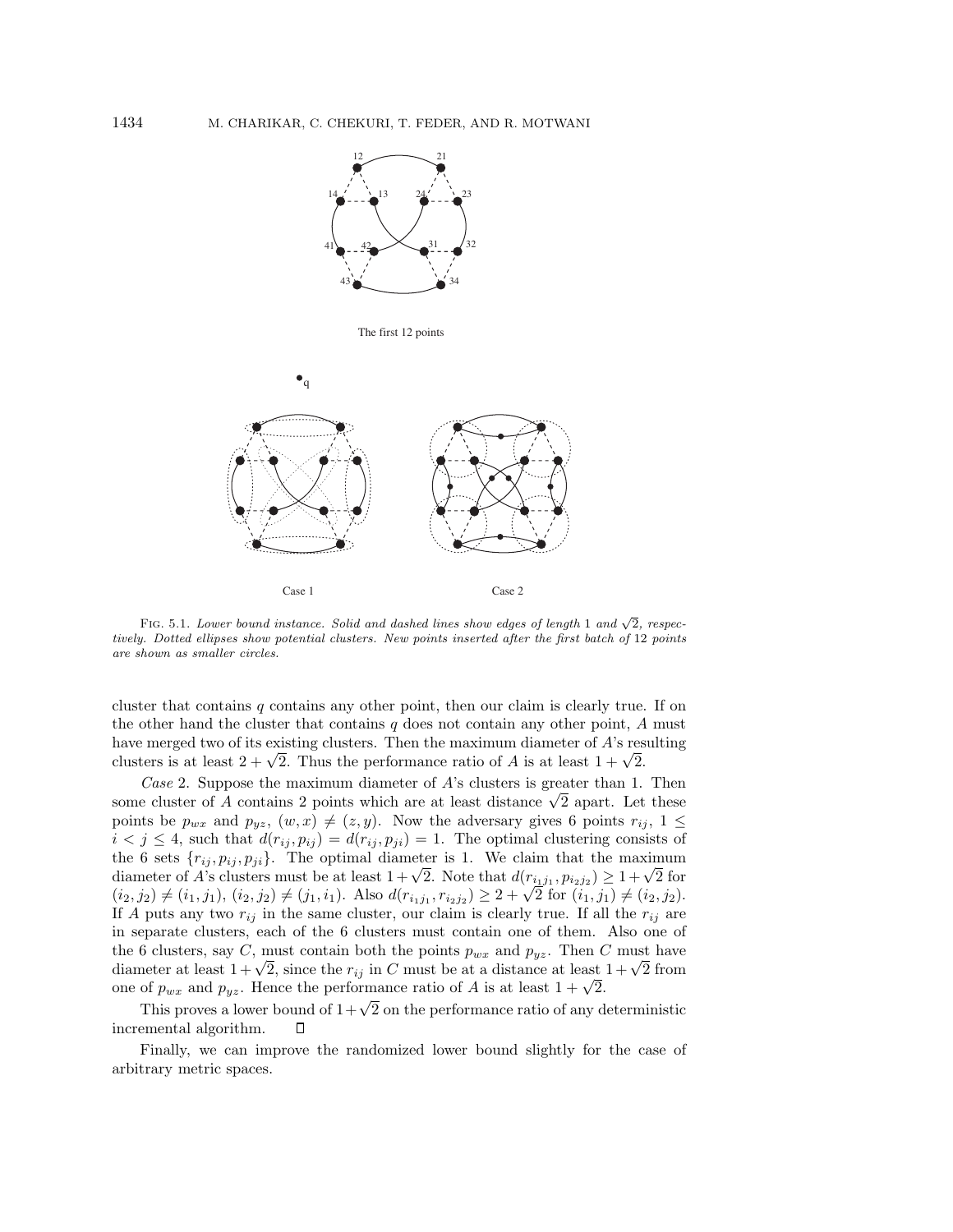THEOREM 5.3. For any  $\epsilon > 0$  and  $k \geq 2$ , there is a lower bound of  $2 - \epsilon$  on the performance ratio of any randomized incremental algorithm.

Proof. We use Yao's technique and show a lower bound on deterministic algorithms on an appropriately chosen distribution. Let A be a deterministic algorithm for incremental clustering. The distribution on inputs is as follows. Initially, the adversary provides n points  $P_1, P_2, \ldots, P_n$  such that the distance between any two of them is 1. Then the adversary partitions the *n* points into *k* disjoint sets  $S_1, S_2, \ldots, S_k$  at random, such that all partitions are equally likely. Finally the adversary provides  $k$ points  $Q_1, Q_2, \ldots, Q_k$ , such that  $d(Q_i, P_j) = 1$  if  $P_j \in S_i$ ,  $d(Q_i, P_j) = 2$  if  $P_j \notin S_i$ ,  $d(Q_i, Q_j) = 3$ . Now, the diameter of the optimal solution for any input in the distribution is 1, obtained by constructing the k clusters  $S_i \cup \{Q_i\}$ . However, the incremental algorithm can produce a clustering with diameter 1 only if the clusters it produces after it sees points  $P_1, P_2, \ldots, P_n$  are precisely the sets  $S_i$  (selected at random by the adversary). Let  $X_k(n)$  be the number of ways to partition the n points into k sets. Then the probability that the incremental algorithm produces a clustering of diameter 1 is at most  $p = 1/X_k(n)$ . With probability at least  $1 - p$ , the incremental algorithm produces a clustering of diameter at least 2. Thus the expected value of the diameter of the clustering produced is at least  $2 - p$ . Hence the expected value of the performance ratio is at least  $2 - p$ . By choosing n suitably large,  $X_k(n)$  can be made arbitrarily large, and hence  $p$  can be made arbitrarily small, in particular smaller than  $\epsilon$  for any fixed  $\epsilon > 0$ . П

For the radius measure we have the following theorem.

Theorem 5.4. For the radius measure, no deterministic incremental clustering algorithm has a performance ratio better than 3 and no randomized algorithm has a ratio better than  $3 - \epsilon$  for any fixed  $\epsilon > 0$ .

Proof. We first consider the randomized case. The instances are very similar to the ones used in the proof of Theorem 5.3. The only difference is that  $d(Q_i, P_j) = 0.5$ if  $P_j \in S_i$  and  $d(Q_i, P_j) = 1.5$  if  $P_j \notin S_i$ . The optimal clusters are  $S_i \cup \{Q_i\}$  for  $1 \leq i \leq k$  and each of them has a radius of 0.5. Any other clustering has radius at least 1.5 and the algorithm has a probability of  $(1-1/X_k(n))$  of having such a cluster.

The instance used above can be adapted easily to show a bound of 3 for the deterministic case; we leave the details to the reader.  $\Box$ 

**6. Dual clustering.** We now consider the dual clustering problem: for a sequence of points  $p_1, p_2,...,p_n \in \mathbb{R}^d$ , cover each point with a unit ball in  $\mathbb{R}^d$  as it arrives, so as to minimize the total number of balls used. In the static case, this problem is NP-complete and a PTAS is achievable in any fixed dimension [31]. We note that in general metric spaces, it is impossible to achieve any bounded ratio (for example, consider the uniform metric space).

Our algorithm's analysis is based on a theorem from combinatorial geometry called Roger's theorem [46] (see also [43, Theorem 7.17]), which says that  $R^d$  can be covered by any convex shape with covering density  $O(d \log d)$ . Since the volume of a radius 2 ball is  $2^d$  times the volume of a unit-radius ball, the number of balls needed to cover a ball of radius 2 using balls of unit radius is  $f(d) = O(2^d d \log d)$ . We first describe an incremental algorithm which has performance ratio  $f(d)$ . We also establish an asymptotic lower bound of  $\Omega(\frac{\log d}{\log \log \log d})$ ; for  $d = 1$  and 2, our proof yields lower bounds of 2 and 4, respectively.

THEOREM 6.1. For the dual clustering problem in  $\mathbb{R}^d$ , there is an incremental algorithm with performance ratio  $O(2^d d \log d)$ .

*Proof.* Our incremental algorithm maintains a set  $\mathcal C$  of *centers* which is a subset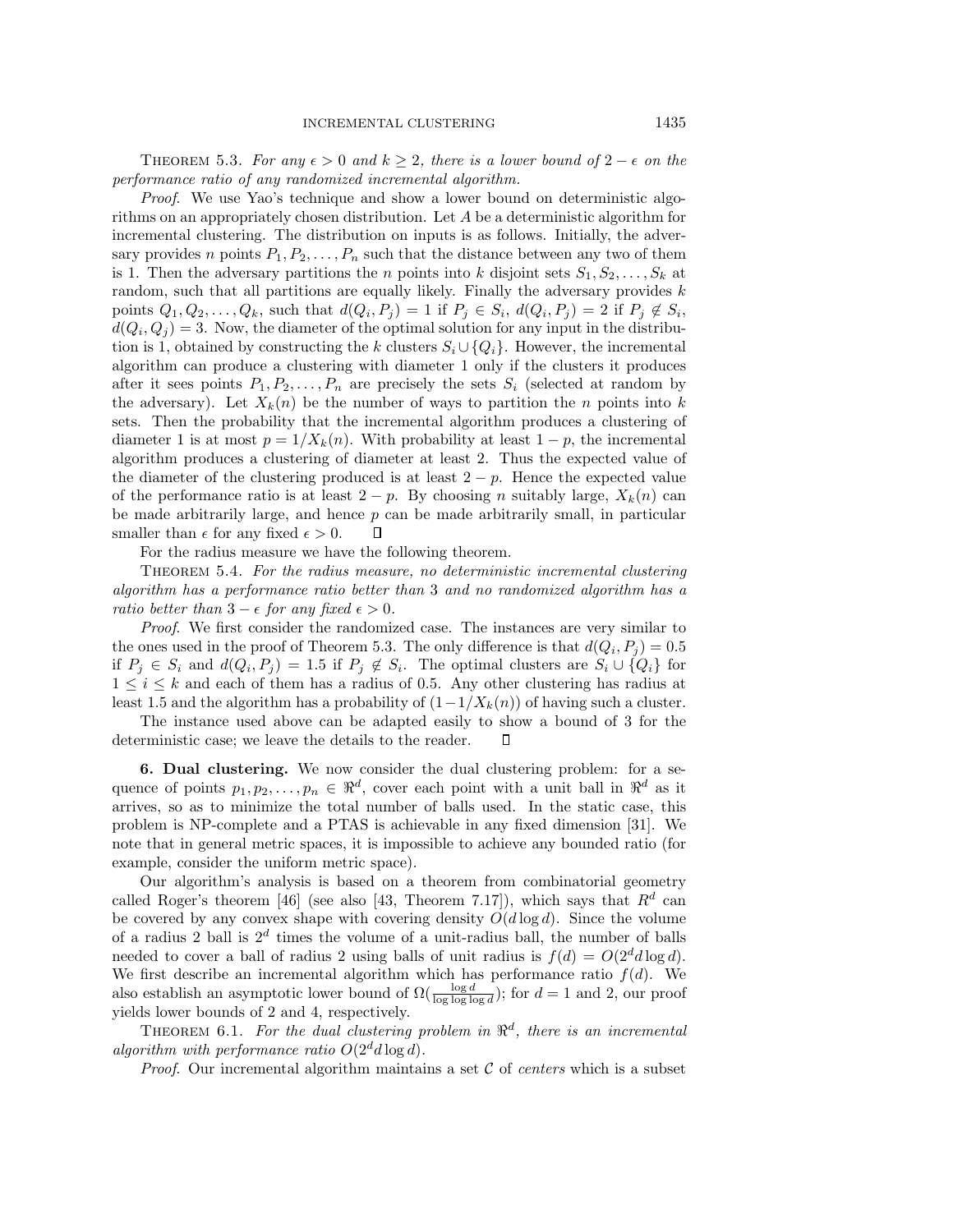of the points that have arrived so far; initially,  $C = \emptyset$ . Define the *range*  $R(p)$  of a center p to be the sphere of radius 2 about p. For any two centers  $p_1$  and  $p_2$ , we ensure that  $d(p_1, p_2) > 2$ . Associated with each center p is a set of points Γ(p) called the neighbors of p. For convenience, we assume that  $p \in \Gamma(p)$ . We ensure that all neighbors of p lie in  $R(p)$ . When a new point x is received, if  $x \in R(p)$  for some center p, we add x to  $\Gamma(p)$ , breaking ties arbitrarily. If no such center exists, x must be at a distance greater than 2 from all the existing centers. In this case, we make  $x$  a new center and set  $\Gamma(x) = \{x\}.$ 

From Roger's theorem on packing density, a sphere of radius 2 in  $\mathbb{R}^d$  can be covered by  $f(d) = O(2^d d \log d)$  spheres of radius 1. When a new center p is created, we fix a set of spheres  $S_1(p), S_2(p), \ldots, S_{f(d)}(p)$  which cover  $R(p)$ . Whenever a point x is added to  $\Gamma(p)$ , if it is not already covered by some previously placed sphere, we add the sphere  $S_r(p)$ , where r is any value such that  $x \in S_r(p)$ . Note that such a sphere must exist as  $x \in R(p)$  and the spheres  $S_1(p), S_2(p), \ldots, S_{f(d)}(p)$  cover  $R(p)$ completely.

Since no two centers can be covered by a sphere of unit radius, any solution must use a separate sphere to cover each center. Hence, the number of centers is a lower bound for the number of spheres used by the optimal offline algorithm. For each center p, the incremental algorithm uses at most  $f(d)$  spheres to cover the points in  $\Gamma(p)$ . Hence, the performance ratio of the incremental algorithm is bounded by  $f(d) = O(2^d d \log d)$ .  $\Box$ 

THEOREM 6.2. For the dual clustering problem in  $\mathbb{R}^d$ , any incremental algorithm must have performance ratio  $\Omega(\frac{\log d}{\log \log \log d})$ .

*Proof.* The idea is as follows. At time t, when t points have been given by the adversary, it will be the case that the points  $p_1, \ldots, p_t$  can be covered by a ball of radius  $R_t < 1$ . Then the adversary will find a point  $p_{t+1}$  lying outside the t unit balls laid down by the algorithm so as to minimize the radius  $R_{t+1}$  of the ball required to cover all  $t + 1$  points and present that as a request. The game terminates when, at some time  $k+1$ , we have for the first time that  $R_{k+1} > 1$ . Clearly, k is a lower bound on the performance ratio since the points  $p_1, \ldots, p_k$  can be covered by a ball of radius  $R_k \leq 1$ , and the algorithm has used k balls up to that point. It remains to analyze the worst-case growth rate of  $R_t$  as a function of t. Note that  $R_1 = 0$  and  $R_2 = 1/2$ .

Let  $\alpha_d$  denote the volume of a unit ball in  $\mathbb{R}^d$ . At time t, let  $D_t$  be any ball of radius (at most)  $R_t$  that covers the points  $p_1,\ldots,p_t$ . For some  $\delta_t$  to be specified later, define the ball  $D_t^*$  as a ball with the same center as  $D_t$  and with radius  $R_t + \delta_t$ . We will choose  $\delta_t$  such that the volume of  $D_t^*$  is at least  $t\alpha_d$ , implying that the current  $t$ unit balls placed by the algorithm cannot cover the entire volume of  $D_t^*$ . This would imply that there is a choice of a point  $p_{t+1}$  inside  $D_t^*$  which is not covered by the current t balls. It is also clear that the new set of  $t + 1$  points now can be covered by a ball of radius at most  $R_t + \delta_t/2$ , implying that

$$
R_{t+1} = R_t + \frac{\delta_t}{2}.
$$

Determining the value of  $\delta_t$  is easy, since we have the inequality

$$
\alpha_d (R_t + \delta_t)^d > t \alpha_d
$$

from the requirement that the ball  $D_t$  have volume equal to that of t unit balls. Now let  $R_t = 1 - \epsilon_t$ . Substituting in the above equations, we obtain that  $\delta_t = 2(\epsilon_t - \epsilon_{t+1})$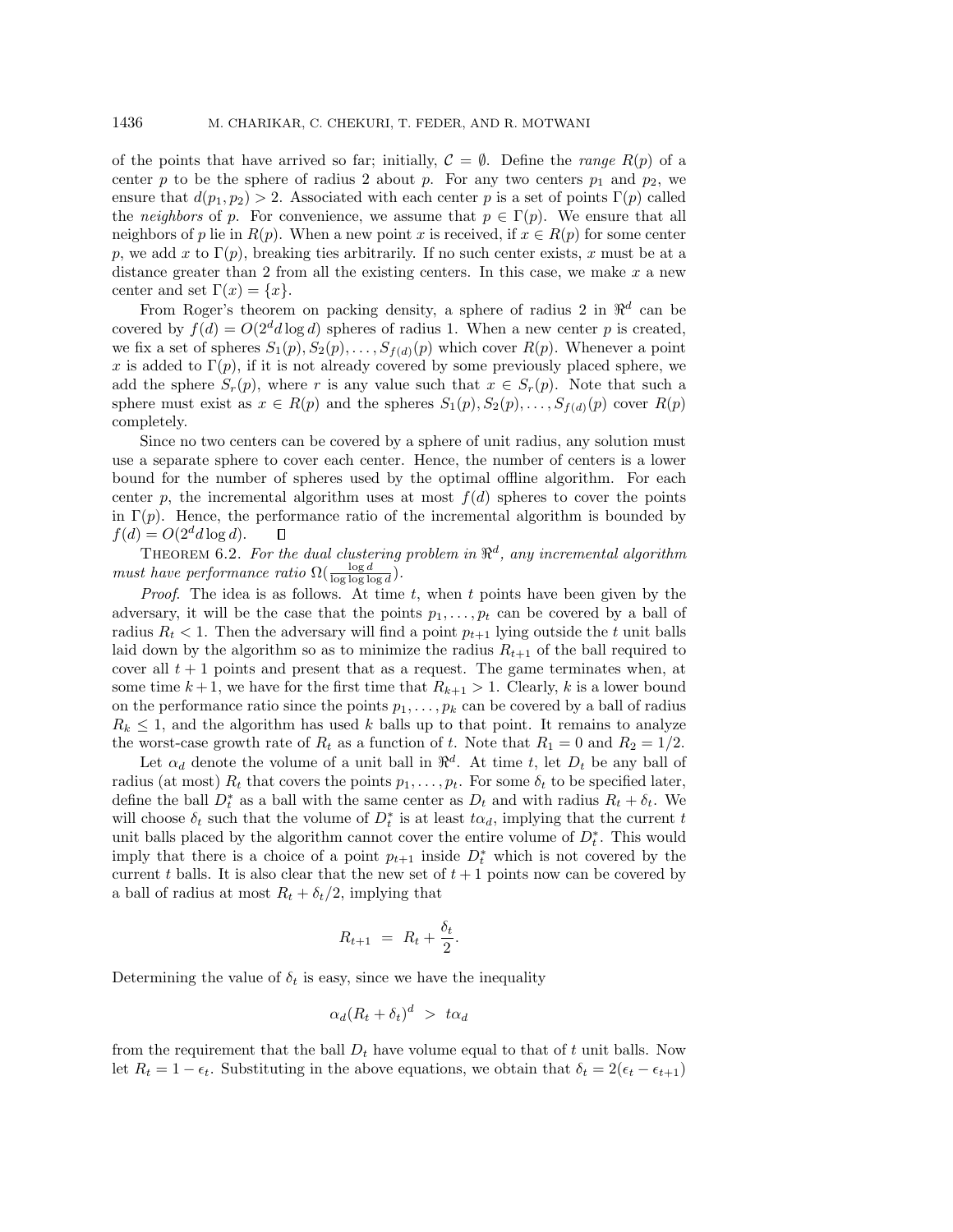and hence  $R_t + \delta_t = 1 + \epsilon_t - 2\epsilon_{t+1}$ . Therefore

$$
\alpha_d (1 + \epsilon_t - 2\epsilon_{t+1})^d > t\alpha_d,
$$

which implies that

$$
\ln(1+\epsilon_t-2\epsilon_{t+1}) > \frac{\ln t}{d}.
$$

Note that  $\epsilon_t - 2\epsilon_{t+1} < 1$ . Using the fact that  $\ln(1+x) > x/2$  for  $x < 1$ , we see that choosing  $\epsilon_i$  such that

$$
\frac{\epsilon_t - 2\epsilon_{t+1}}{2} = \frac{\ln t}{d}
$$

will satisfy our requirements. Unfolding the recurrence,

$$
\frac{\epsilon_1}{2^t} - \epsilon_{t+1} \ = \ \sum_{i=1}^t \frac{\ln i}{d2^{t-i}} \ = \ \sum_{i=1}^t \frac{\ln i}{d2^{t-i}} \ \leq \ \sum_{i=1}^t \frac{\ln t}{d2^{t-i}} \ \leq \ \frac{2\ln t}{d}.
$$

Noting that  $\epsilon_1 = 1$ , we obtain that  $\epsilon_{t+1} \geq 2^{-t} - 2d^{-1} \ln t$ . The lower bound is the smallest value of t for which  $\epsilon_{t+1}$  is negative. Let  $t_{max}$  be the largest value of t for which

$$
\frac{1}{2^t} - \frac{2\ln t}{d} \ge 0.
$$

This implies that  $2^{t+1} \ln t \leq d$  and hence

$$
t_{max} = \Omega\left(\frac{\log d}{\log \log \log d}\right).
$$

 $\Box$ 

This gives the desired lower bound.

**Appendix.** *t***-diameter-greedy algorithm.** We give a few preliminary results on the t-diameter-greedy algorithm defined in section 2.

THEOREM A.1. For  $k = 3$ , there is a lower bound of 3 on the performance ratio of the diameter-greedy algorithm on the line.

*Proof.* We first show that diameter-greedy achieves a ratio of 3 for  $k = 3$ . Suppose that the optimal clustering is  $[r, s], [t, u], [v, w]$  with  $\max(s - r, u - t, w - v) = d$ . It is sufficient to show that a merging of two out of four clusters does not create a cluster of diameter greater than 3d. There are two cases: if  $t - s$ ,  $v - u > d$ , then this algorithm actually produces the optimal solution; conversely, if  $t - s \leq d$ , then either the first two out of four clusters are contained in [r, u] with  $u - r \leq 3d$  or the last two out of four clusters are contained in  $[v, w]$  with  $w - v \leq d$ .

For the case  $k = 2$ , we will in fact show that diameter-greedy creates two intervals whose radius (the 2-diameter) is at most the diameter of the optimal solution. Suppose the two intervals obtained by the algorithm are  $[0, a]$  and  $[b, 1]$ , with  $a < b$ . The optimum diameter is achieved when  $a \leq 1/2 \leq b$ , in which case it is max $(a, 1 - b)$ . The other case has a and b on the same side of  $1/2$ , say  $b < 1/2$ . We claim that in this case, there are no gaps greater than b between consecutive points. Consequently, the two consecutive points  $x \leq 1/2 \leq y$  satisfy  $y - x \leq b$ , and the optimum diameter is  $d = \max(x, 1 - y)$ . The interval [0, a] has radius at most  $a < b \le x \le d$  as needed. The interval [b, 1] has radius at most max $(y - b, 1 - y) \leq \max(x, 1 - y) = d$  as needed.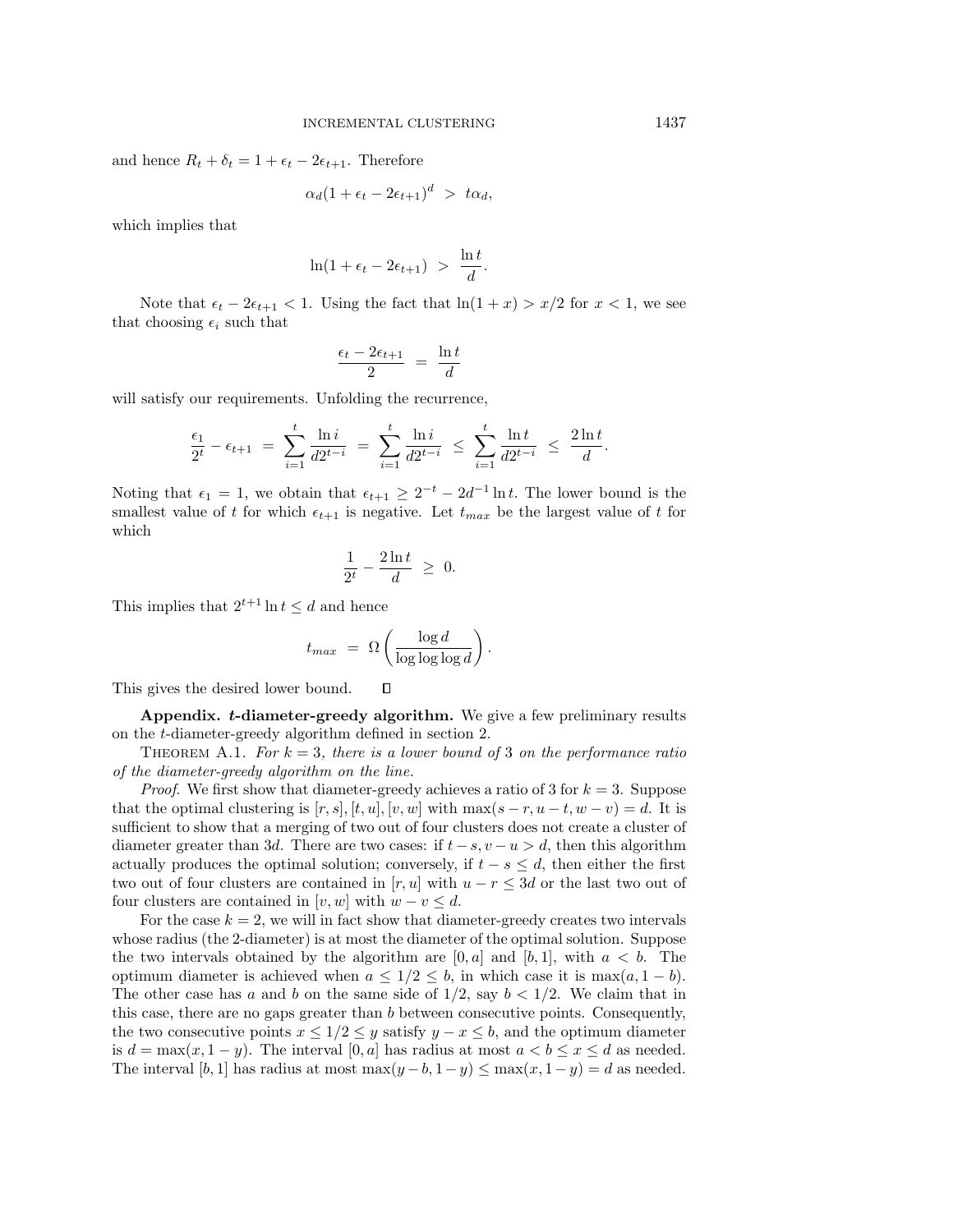It remains to verify the claim that there are no gaps greater than b. If there is such a gap, it must be inside  $[b, 1]$ . At some point, a merge crossing this gap was performed. That is, we had three intervals  $[r, s], [t, u], [v, w]$  with  $t - s > b$ , and a merge producing [r, u] was carried out. This can only happen if  $w - u > b$ . Thus, we obtain two intervals  $[r, u]$  and  $[v, w]$  with  $b < (w - r)/2$ ,  $v - r > b$ , and  $w - u > b$ . We shall show that these three inequalities are preserved for the two current intervals until the end of the algorithm. However, they are false at the end for the two intervals  $[0, a]$  and  $[b, 1]$ , a contradiction.

We show that the three inequalities are preserved. A new point  $z$  is added either between the two intervals or outside the two intervals, say after w. If  $z$  is added after w, then the resulting intervals are either  $[r, u]$  and  $[v, z]$ , in which case the inequalities still hold, or  $[r, w]$  and  $[z, z]$ , which can only happen if  $z-w > b$  and so the inequalities still hold. If z is added between the two intervals, say  $z \leq (w+r)/2$ , and the two resulting intervals are  $[r, z]$  and  $[v, w]$ , then  $w - z \ge (w - r)/2 > b$ , completing the proof. □

For  $k = 3$ , we give an example where a greedy algorithm based on diameter cannot do strictly better than 3.

THEOREM A.2. For  $k = 3$ , there is a lower bound of 3 on the performance ratio of the diameter-greedy algorithm on the line.

*Proof.* The adversary gives the following sequence of points:  $1 + \epsilon$ ,  $2 + \epsilon$ ,  $3, 4, 6 - \epsilon$  $2\epsilon, 4-\epsilon, 7-2\epsilon$ . The optimal intervals are  $[1+\epsilon, 2+\epsilon]$ ,  $[3, 4]$ ,  $[6-2\epsilon, 7-2\epsilon]$ , giving diameter 1. However, when the first four points are introduced, the interval  $[2 + \epsilon, 3]$ is created by diameter-greedy; when  $6 - 2\epsilon$  is added the interval  $[4, 6 - 2\epsilon]$  is created; when  $4-\epsilon$  is added then the enlarged interval  $[2+\epsilon, 4-\epsilon]$  is created; and finally when  $7-2\epsilon$  is added either  $[1+\epsilon, 4-\epsilon]$  or  $[4, 7-2\epsilon]$  is created, for a factor of  $[3-2\epsilon]$ .  $\Box$ 

The proof only gives a lower bound of 2 for the t-diameter-greedy algorithm when  $t > 1$ , leaving open the possibility that these algorithms may perform better than diameter-greedy. Indeed, we have the following result.

Theorem A.3. The 3-diameter-greedy algorithm has performance ratio 3 on the line.

Proof. In fact, we show that it produces a clustering with 3-diameter at most the optimal diameter, and the factor of 3 follows. Assume this holds before the last two clusters are merged. Let  $I_1, I_2, \ldots, I_k$  be the intervals in the optimal clustering, with maximum diameter d. Let  $C_1, C_2, \ldots, C_{k+1}$  be the current clusters, each with 3-diameter at most d, of which two must be merged. If  $C_i$  starts in  $I_a$  and ends in  $I_b$ , let  $x_i = b - a$ ; notice that  $x_1 + \cdots + x_{k+1} \leq k - 1$ . We assume that if  $C_i$  ends in  $I_b$ , then  $C_{i+1}$  starts in  $I_b$ ; otherwise, we could replace the argument in the k intervals  $I_j$  by an argument either in the first b intervals  $I_1,\ldots,I_b$  if there are at least  $b+1$ clusters  $C_i$  in this region, or in the last  $k - b$  intervals  $I_{b+1}, \ldots, I_k$  if there are at least  $k-b+1$  current clusters  $C_i$  in this region. Now, the bounds imply that for some i, we have  $x_i + x_{i+1} < 2$ . If  $x_i = x_{i+1} = 0$ , then the merging of  $C_i$  and  $C_{i+1}$  is contained in a single interval  $I_i$  and has a diameter at most d. If say  $x_i = 0$  and  $x_{i+1} = 1$ , then the gap G between the two consecutive intervals  $I_j$  and  $I_{j+1}$  involved is at most d, since  $C_{i+1}$  has 3-diameter at most d, so the merger of  $C_i$  and  $C_{i+1}$  has 3-diameter at most d given by the 3-partition  $I_j$ ,  $G$ ,  $I_{j+1}$ . This completes the proof. Д

We comment briefly on the running time of this algorithm. In the above proof, the 3-diameter of an interval may be replaced by an easily computed upper bound: at the time of creation of interval [a, b], let [x, y] be the gap containing  $(a + b)/2$ , and let the upper bound be max $(x - a, y - x, b - y)$ . Maintaining the *n* points sorted in a balanced tree, the running time is  $O(\log n)$  for each of the n points inserted.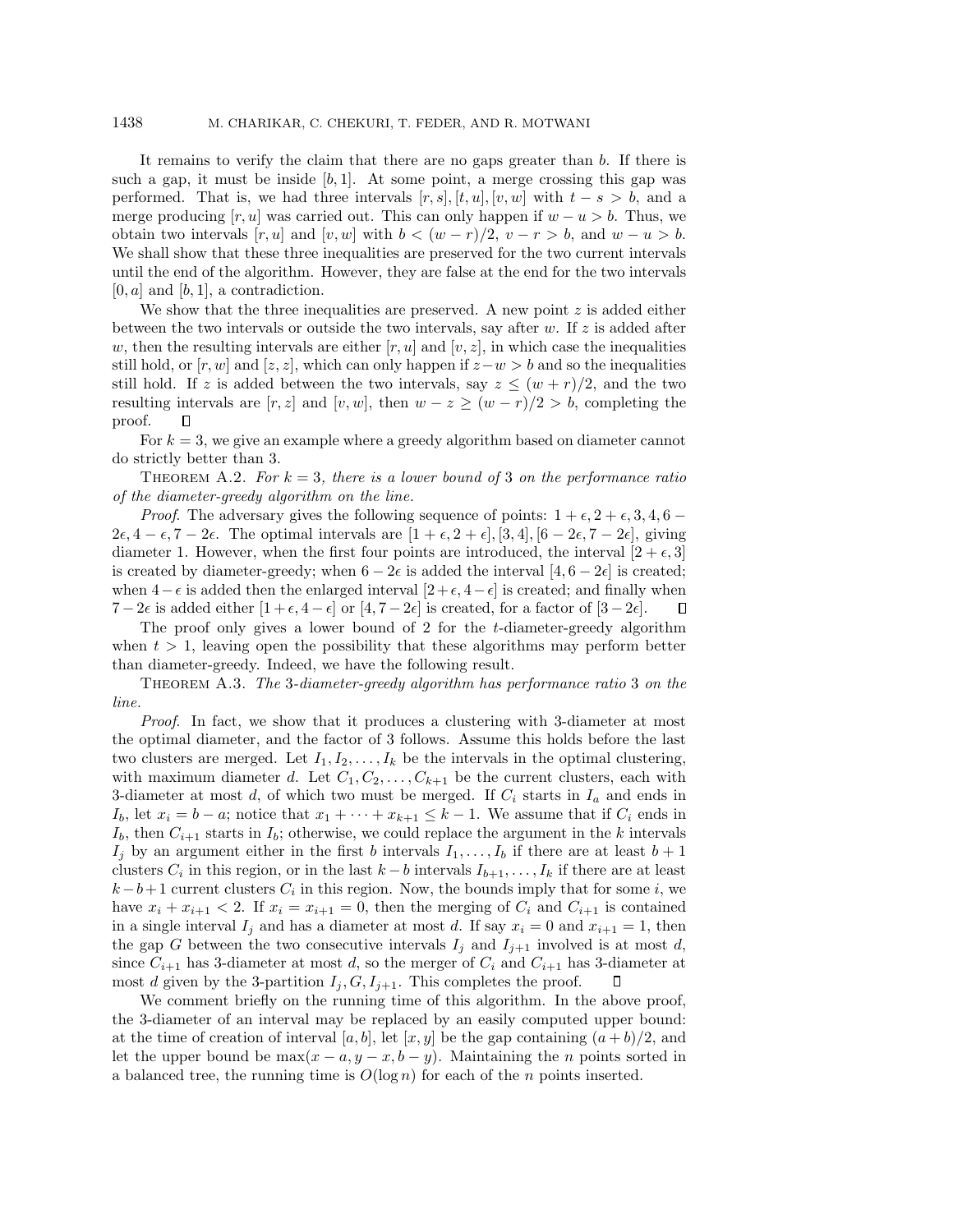**Acknowledgments.** We thank Pankaj Agarwal and Leonidas Guibas for helpful discussions and for suggesting that we consider the dual clustering problem. We thank Bernard Chazelle for pointing out reference [5].

#### REFERENCES

- [1] M. S. Aldenderfer and R. K. Blashfield, Cluster Analysis, Sage, Beverly Hills, CA, 1984.
- [2] V. Arya, N. Garg, R. Khandekar, A. Meyerson, K. Munagala, and V. Pandit, Local search heuristic for k-median and facility location problems, in Proceedings of the 33rd Annual ACM Symposium on Theory of Computing, 2001, pp. 21–29.
- [3] Y. Bartal, M. Charikar, and D. Raz, Approximating min-sum k-clustering in metric spaces, in Proceedings of the 33rd Annual ACM Symposium on Theory of Computing, 2001, pp. 11–20.
- [4] M. BERN AND D. EPPSTEIN, Approximation algorithms for geometric problems, in Approximation Algorithms for NP-Hard Problems, D. S. Hochbaum, ed., PWS, Boston, MA, 1996, pp. 296–345.
- [5] T. BONNESEN AND W. FENCHEL, Theorie der Konvexen Körper, Springer, Berlin, 1934; English translation: BCS Associates, Moscow, ID, 1987.
- [6] P. Brucker, On the complexity of clustering problems, in Optimization and Operations Research, R. Henn, B. Korte, and W. Oletti, eds., Heidelberg, New York, 1977, pp. 45–54.
- [7] F. Can, Incremental clustering for dynamic information processing, ACM Trans. Inform. Process. Systems, 11 (1993), pp. 143–164.
- [8] F. Can and E. A. Ozkarahan, A dynamic cluster maintenance system for information retrieval, in Proceedings of the 10th Annual International ACM SIGIR Conference, 1987, pp. 123–131.
- [9] F. Can and N. D. Drochak II, Incremental clustering for dynamic document databases, in Proceedings of the 1990 Symposium on Applied Computing, IEEE Computer Society Press, Los Alamitos, CA, 1990, pp. 61–67.
- [10] S. Chakrabarti, C. Phillips, A. Schulz, D. B. Shmoys, C. Stein, and J. Wein, Improved scheduling algorithms for minsum criteria, in Proceedings of the 23rd International Colloquium on Automata, Languages, and Programming, Springer, Berlin, 1996, pp. 646–657.
- [11] M. CHARIKAR, S. GUHA, E. TARDOS, AND D. SHMOYS, A constant-factor approximation algorithm for the k-median problem, J. Comput. System Sci., 65 (2002), pp. 129-149.
- [12] M. Charikar, S. Khuller, D. M. Mount, and G. Narasimhan, Algorithms for facility location problems with outliers, in Proceedings of the 12th Annual ACM-SIAM Symposium on Discrete Algorithms, 2001, pp. 642–651.
- [13] M. CHARIKAR, L. O'CALLAGHAN, AND R. PANIGRAHY, Better streaming algorithms for clustering problems, in Proceedings of the 35th Annual ACM Symposium on Theory of Computing, 2003, pp. 30–39.
- [14] M. CHARIKAR AND R. PANIGRAHY, Clustering to minimize the sum of cluster diameters, in Proceedings of the 33rd Annual ACM Symposium on Theory of Computing, 2001, pp.  $1 - 10$ .
- [15] B. B. CHAUDHRI, Dynamic clustering for time incremental data, Pattern Recognition Lett., 13 (1994), pp. 27–34.
- [16] D. R. Cutting, D. R. Karger, J. O. Pederson, and J. W. Tukey, Scatter/gather: A clusterbased approach to browsing large document collections, in Proceedings of the 15th Annual International ACM SIGIR Conference, 1992, pp. 318–329.
- [17] D. R. CUTTING, D. R. KARGER, AND J. O. PEDERSON, Constant interaction-time scatter/gather browsing of very large document collections, in Proceedings of the 16th Annual International ACM SIGIR Conference, 1993, pp. 126–135.
- [18] W. F. de la Vega, M. Karpinski, C. Kenyon, and Y. Rabani, Approximation schemes for clustering problems, in Proceedings of the 35th Annual ACM Symposium on Theory of Computing, 2003, pp. 50–58.
- [19] R. O. Duda and P. E. Hart, Pattern Classification and Scene Analysis, Wiley, New York, 1973.
- [20] B. EVERITT, Cluster Analysis, Heinemann Educational, London, 1974.
- [21] C. FALOUTSOS AND D. W. OARD, A Survey of Information Retrieval and Filtering Methods, Technical report CS-TR-3514, Department of Computer Science, University of Maryland, College Park, 1995.
- [22] T. Feder and D. H. Greene, Optimal Algorithms for Approximate Clustering, in Proceedings of the 20th Annual ACM Symposium on Theory of Computing, 1988, pp. 434–444.